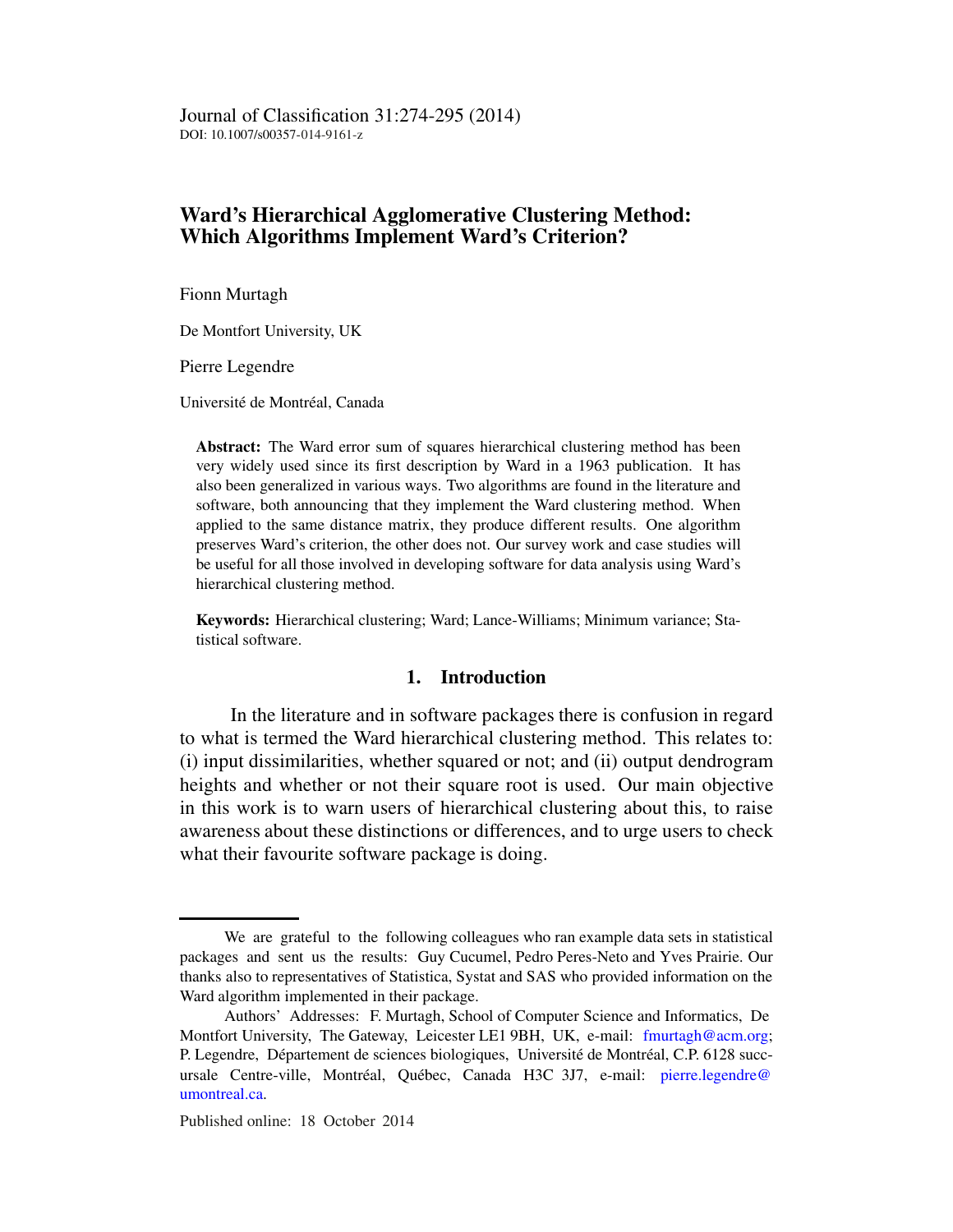In R, the function holust of stats with the method="ward" option produces results that correspond to a Ward method (Ward<sup>1</sup>1963) described in terms of a Lance-Williams updating formula using a sum of dissimilarities, which produces updated dissimilarities. This is the implementation used by, for example, Wishart (1969), Murtagh (1985) on whose code the hclust implementation is based, Jain and Dubes (1988), Jambu (1989), in the XploRe (2007) and Clustan (www.clustan.com) software packages, and elsewhere.

An important issue though is the form of input that is necessary to give Ward's method. For an input data matrix, x, in R's holast function the following command is required: hclust  $(\text{dist}(x)$  $^2)$ , method="ward") although this is not mentioned in the function's documentation file. In later sections (in particular, Section 4.2) of this article we explain just why the squaring of the distances is a requirement for the Ward method. In Section 5 (Experiment 4) it is discussed why we may wish to take the square roots of the agglomeration, or dendrogram node height, values.

In R again, the agnes function of package cluster with the method="ward" option is also presented as the Ward method in Kaufman and Rousseeuw (1990) and in Legendre and Legendre (2012), among others. A formally similar algorithm is used, based on the Lance and Williams (1967) recurrence. The results of agnes differ from those of hclust when both functions are applied to the same distance matrix.

Lance and Williams (1967) did not themselves consider the Ward method for which the updating formula was first investigated by Wishart (1969).

What is at issue for us here starts with how holist and agnes give different outputs when applied to the same dissimilarity matrix as input. What therefore explains the formal similarity in terms of criterion and algorithms, yet at the same time yields outputs that are different?

## **2. Applications**

Ward's is the only one among the agglomerative clustering methods that is based on a classical sum-of-squares criterion, producing groups that minimize within-group dispersion at each binary fusion.

In addition, Ward's method is interesting because it looks for clusters in multivariate Euclidean space. That is also the reference space in multivariate ordination methods, and in particular in principal component analysis (PCA). We will show in Section 3.2 that the total sum of squares in a data table can be computed from either the original variables or the distance matrix among observations, thus establishing the relationship between

<sup>1.</sup> This article is dedicated to Joe H. Ward Jr., who died on 23 June 2011, aged 84.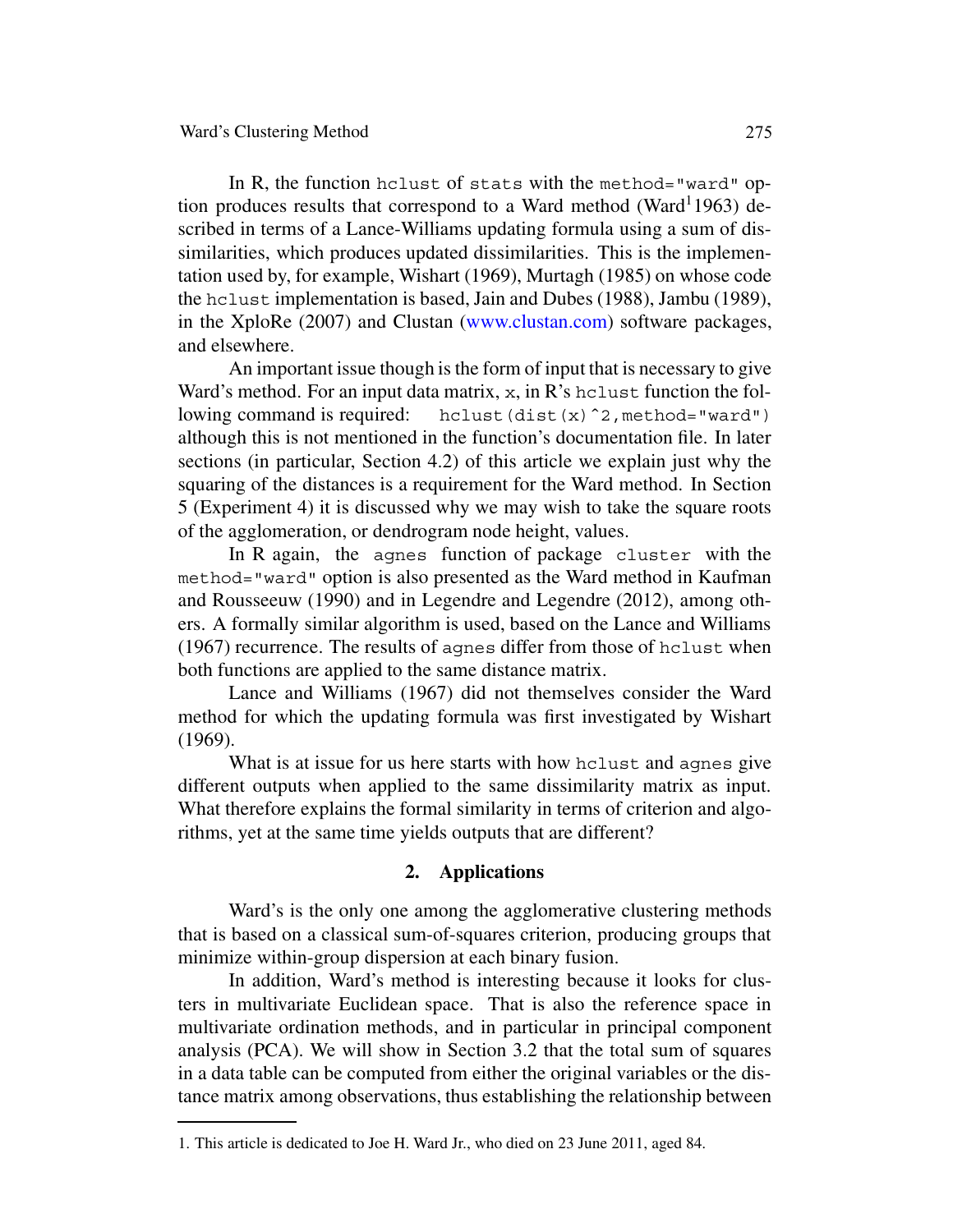distances and sum of squares (or variance). This connection is why one can use an update formula based on dissimilarities to minimize the within-group sum of squares during Ward hierarchical clustering.

PCA is another way of representing the variance among observations, this time in an ordination diagram, which can be seen as a "spatial" representation of the relationships among the observations. PCA is a decomposition of the total variance of the data table, followed by selection of the axes that account for the largest portion of the variance; these axes are then used for representation of the observations in a few dimensions, usually two. From this reasoning, we can see that spatial (e.g. PCA) and clustering (e.g. Ward's) methods involve different yet complementary spatial and clustering models that are fit to the data using the same mathematical principle. This is why in practice the results of Ward's agglomerative clustering are likely to delineate clusters that visually correspond to regions of high densities of points in PCA ordination.

Similar to use in conjunction with PCA, Ward's method is complementary to the use of correspondence analysis. The latter is a decomposition of the inertia of the data table. Ward's method accommodates weights on the observations. Ward's method applied to the output of a correspondence analysis, i.e. to the factor projections, implies equiweighted observations, endowed with the Euclidean distance. See Murtagh (2005) for many application domains involving the complementary use of correspondence analysis and Ward's method.

Ward's method can also be applied to dissimilarities other than the Euclidean distance. For these dissimilarities, ordinations can be produced by principal coordinate analysis (PCoA, Gower 1966), which is also called classical multidimensional scaling. When drawn onto a PCoA ordination diagram, the Ward clustering results often delineate clusters that visually correspond to the density centers in PCoA ordination.

Ward's method shares the total error sum of squares criterion with K-means partitioning, which is widely used to directly cluster observations in Euclidean space, hence to create a partition of the observation set. This clustering is done without any structural constraint such as cluster embeddedness, represented by a hierarchy. Since  $K$ -means partitioning is an NPhard problem, an approximate solution is often sought by using multiple random starts of the algorithm and retaining the solution that minimizes the total error sum of squares criterion. A more direct and computer-efficient approach is to first apply Ward's minimum variance agglomerative clustering to the data, identify the partition of the objects into  $K$  groups in the dendrogram, and then use that partition as the starting approximation for  $K$ means partitioning, since it is close to the solution that one is seeking. That solution can then be improved by iterations of the K-means algorithm.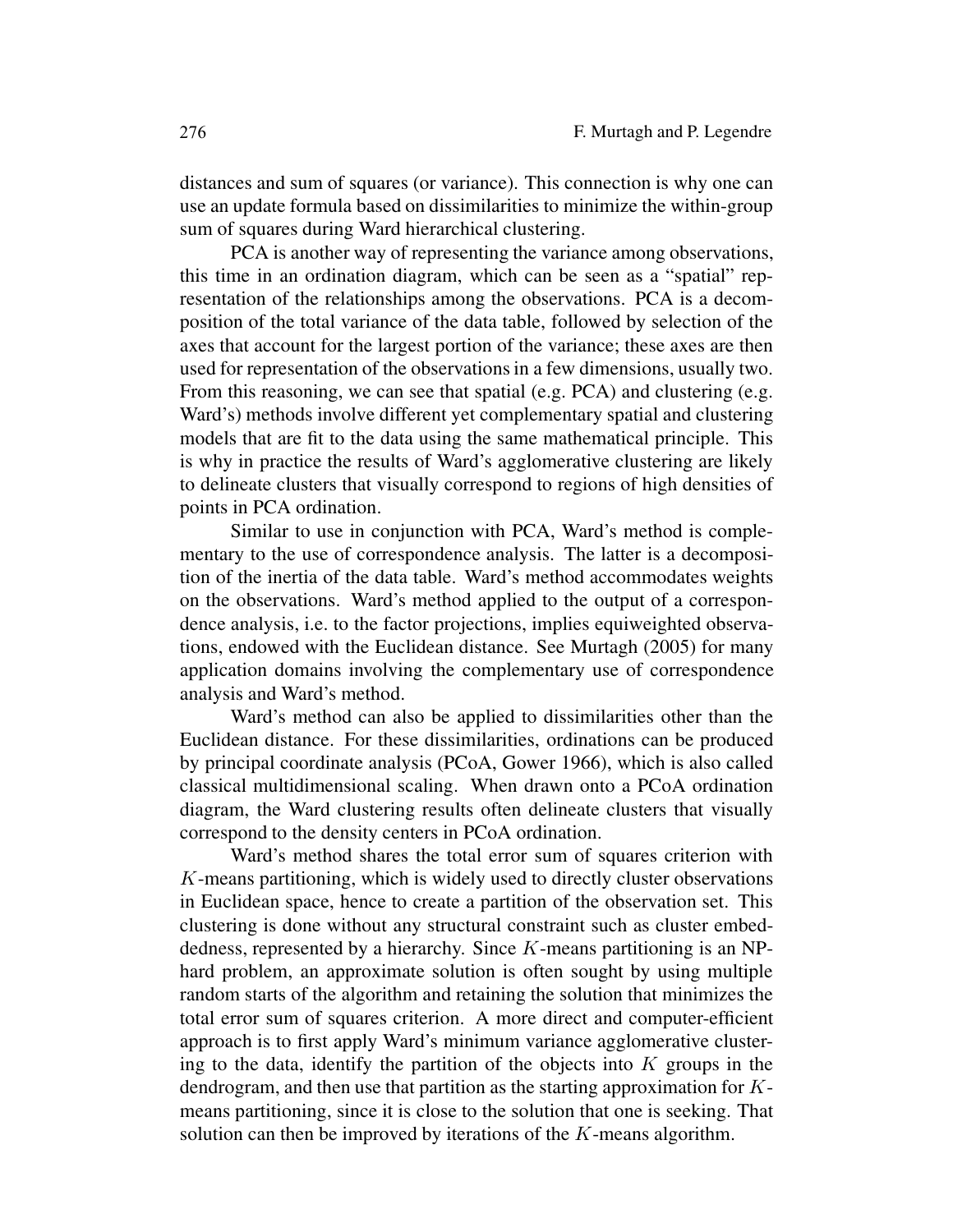### **3. Ward's Agglomerative Hierarchical Clustering Method**

#### **3.1 Some Definitions**

We recall that a distance is a positive, definite, symmetric mapping of a pair of observation vectors onto the positive reals which in addition satisfies the triangular inequality. For observations i, j, k we have:  $d(i, j)$  $0; d(i, j) = 0 \iff i = j; d(i, j) = d(j, i); d(i, j) \leq d(i, k) + d(k, j).$ For an observation set, I, with  $i, j, k \in I$  we can write the distance as a mapping from the Cartesian product of the observation set into the positive reals:  $d: I \times I \longrightarrow \mathbb{R}^+$ .

A dissimilarity is usually taken as a distance but without the triangular inequality property  $(d(i, j) \leq d(i, k) + d(k, j), \forall i, j, k)$ . Lance and Williams (1967) use the term "an  $(i, j)$ -measure" for a dissimilarity.

An ultrametric, or tree distance, which defines a hierarchical clustering (and also an ultrametric topology, which goes beyond a metric geometry, or a *p*-adic number system) differs from a distance in that the strong triangular inequality is instead satisfied. This inequality, also commonly called the ultrametric inequality, is:  $d(i, j) \leq \max\{d(i, k), d(k, j)\}.$ 

For observation i in a cluster q, and a distance  $d$  (which can potentially be relaxed to a dissimilarity) we have the following definitions. We may want to consider a mass or weight associated with observation i,  $p(i)$ . Typically we take  $p(i)=1/|q|$  when  $i \in q$ , i.e. 1 over cluster cardinality of the relevant cluster.

With the context being clear, let q denote the cluster (a set) and  $q^*$  the cluster's center. We have this center defined as  $q^* = 1/|q| \sum_{i \in q} i$ . Furthermore, and again the context makes this clear, we have  $i$  used for the observation label, or index, among all observations, and the observation vector.

Some further definitions follow.

- Error sum of squares:  $\sum_{i \in q} d^2(i, q^*)$ .
- Variance (or centered sum of squares):  $1/|q| \sum_{i \in q} d^2(i, q^*)$ .
- Inertia:  $\sum_{i\in q} p(i)d^2(i, q^*)$  which becomes variance if  $p(i)=1/|q|$ , and becomes error sum of squares if  $p(i)=1$ .
- Euclidean distance squared using norm  $\|\cdot\|$ : if  $i, i' \in \mathbb{R}^{|J|}$ , i.e. these observations have values on attributes  $j \in \{1, 2, \ldots, |J|\}$ , J is the attribute set, |.| denotes cardinality, then  $d^2(i, i') = ||i - i'||^2 =$  $\sum_j (i_j - i'_j)^2.$

Consider now a set of masses, or weights,  $m_i$  for observations i. Following Benzécri (1976, p. 185), the centered moment of order 2,  $M^2(I)$  of the cloud (or set) of observations  $i, i \in I$ , is written:  $M^2(I) = \sum_{i \in I} m_i ||i -$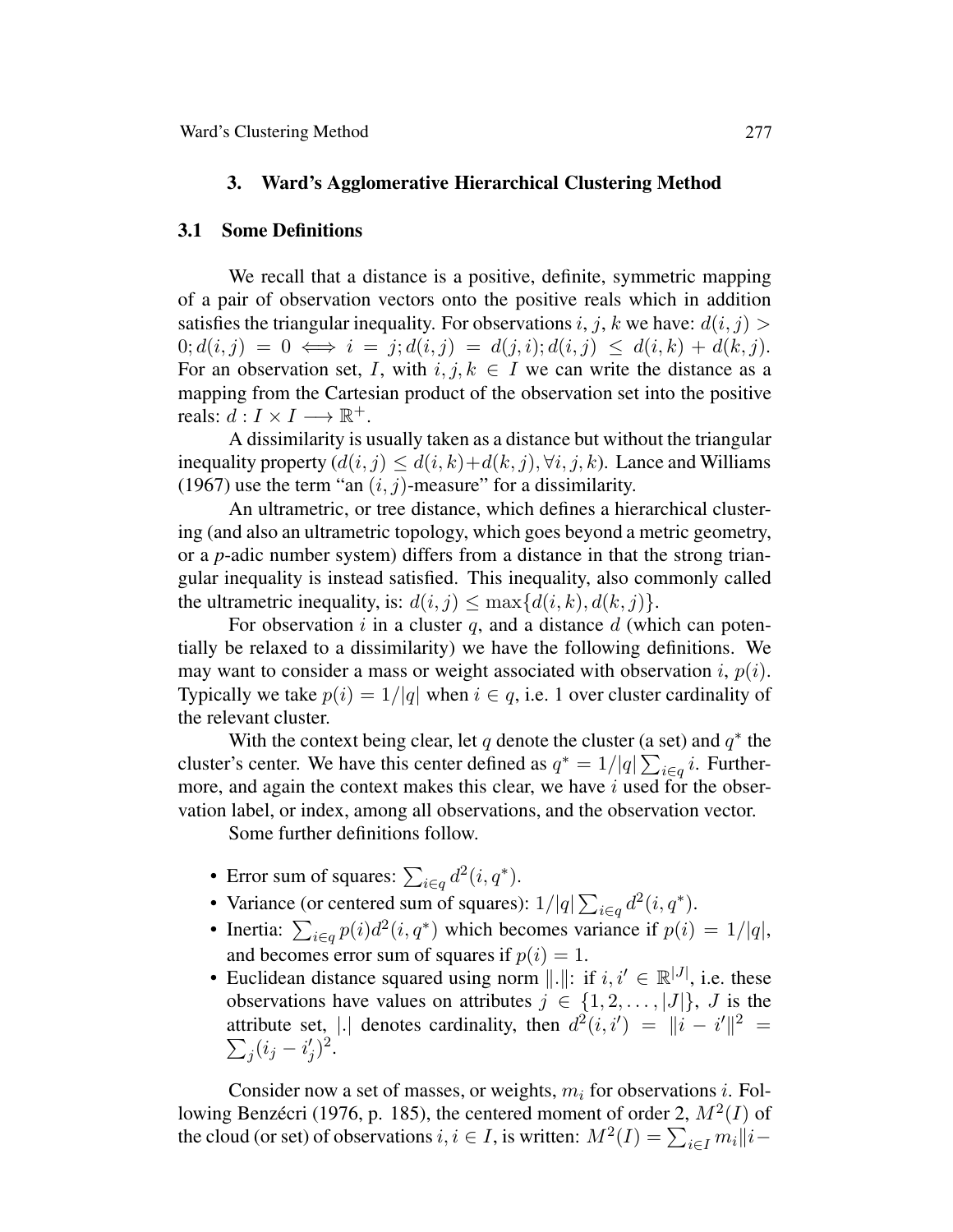g $||^2$  where the center of gravity of the system is  $g = \sum_i m_i i / \sum_i m_i$ . The variance,  $V^2(I)$ , is  $V^2(I) = M^2(I)/m_I$ , where  $m_I$  is the total mass of the cloud. Due to Huygens' theorem the following can be shown (Benzécri, 1976, p. 186) for clusters q whose union makes up the partition,  $Q$ :

$$
M^{2}(Q) = \sum_{q \in Q} m_{q} ||q^{*} - g||^{2},
$$
  
\n
$$
M^{2}(I) = M^{2}(Q) + \sum_{q \in Q} M^{2}(q),
$$
  
\n
$$
V(Q) = \sum_{q \in Q} \frac{m_{q}}{m_{I}} ||q^{*} - g||^{2},
$$
  
\n
$$
V(I) = V(Q) + \sum_{q \in Q} \frac{m_{q}}{m_{I}} V(q).
$$

The  $V(Q)$  and  $V(I)$  definitions here are discussed in Jambu (1978, pp. 154–155). The last of the above can be seen to decompose (additively) the total variance of the cloud  $I$  into (first term on the right hand side) variance of the cloud of cluster centers ( $q \in Q$ ), and summed variances of the clusters. We can consider the last of the above relations as total variance decomposed into the sum of between and within cluster variances, or the sum of inter and intra cluster variances. This relationship will be important below.

A range of variants of the agglomerative clustering criterion and algorithm are discussed by Jambu (1978). These include: minimum of the centered order 2 moment of the union of two clusters (p. 156); minimum variance of the union of two clusters (p. 156); maximum of the centered order 2 moment of a partition (p. 157); and maximum of the centered order 2 moment of a partition (p. 158). Jambu notes that these criteria for maximization of the centered order 2 moment, or variance, of a partition, were developed and used by numerous authors, with some of these authors introducing modifications (such as the use of particular metrics). Among authors referred to are Ward (1963), Orlóci (1967), Wishart (1969), and various others.

### **3.2 Alternative Expressions for the Variance**

As already noted in Section 3.1, the cluster center, i.e. cluster mean,  $q^*$ , is:  $q^* = \frac{1}{|q|}$  $\sum_{i \in q} i$ . In the previous section, the variance was written as  $1/|q| \sum_{i \in q} d^2(i, q^*)$ . This is the so-called population variance. When viewed in statistical terms, where an unbiased estimator of the variance is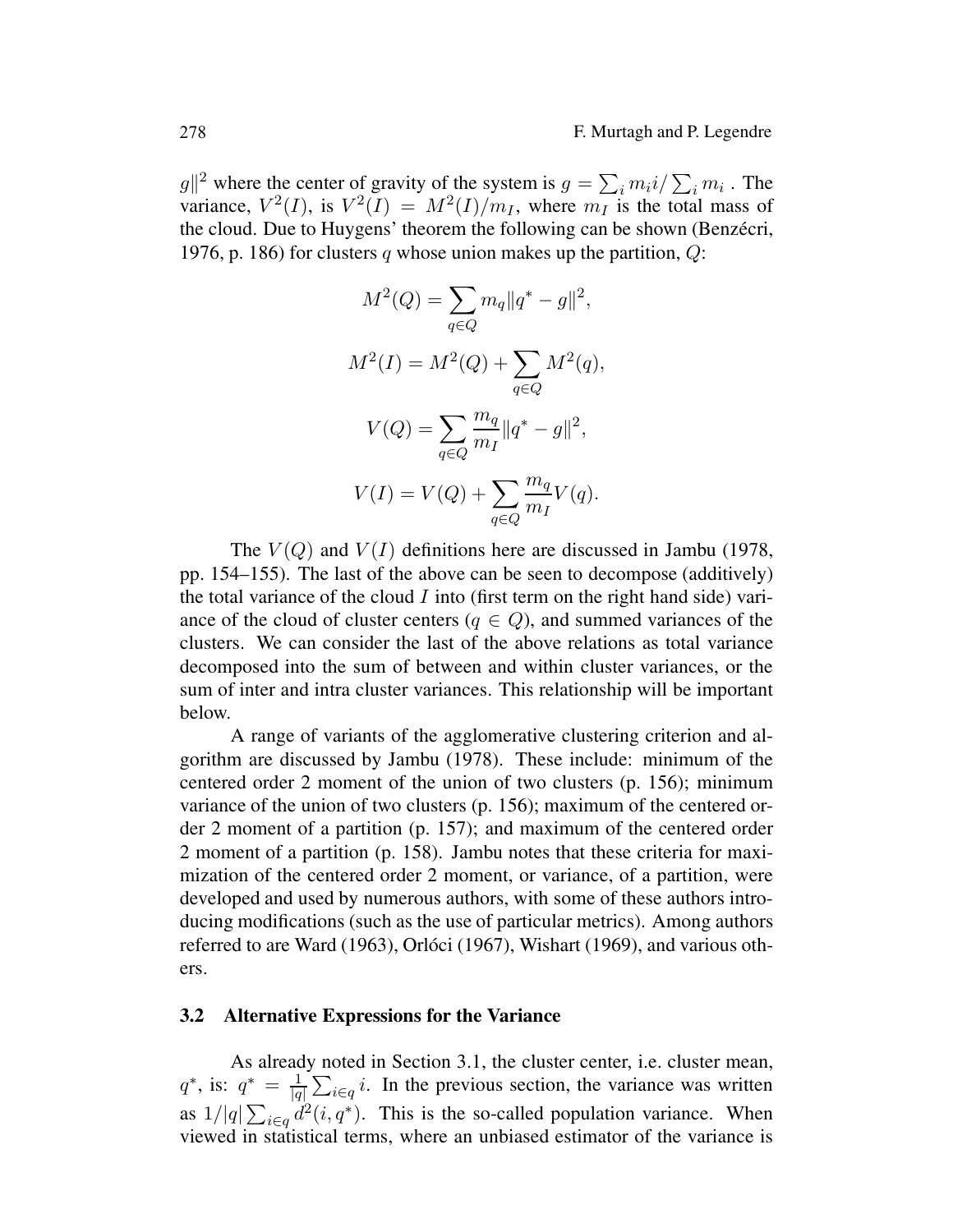needed, we require the sample variance:  $1/(|q| - 1) \sum_{i \in q} d^2(i, q^*)$ . The population quantity is used in Murtagh (1985). The sample statistic is used in Le Roux and Rouanet (2004), and by Legendre and Legendre (2012).

The sum of squares,  $\sum_{i \in q} d^2(i, q^*)$ , can be written in terms of all pairwise distances:

$$
\sum_{i \in q} d^2(i, q^*) = 1/|q| \sum_{i, i' \in q, i < i'} d^2(i, i').
$$

This is proved as follows (see, e.g., Legendre and Fortin, 2010).

$$
\begin{split}\n\frac{1}{|q|} \sum_{i,i' \in q, i < i'} d^2(i, i') = \frac{1}{|q|} \sum_{i,i' \in q, i < i'} (i - i')^2 \\
= \frac{1}{|q|} \sum_{i,i' \in q, i < i'} (i - q^* - (i' - q^*))^2 \\
= \frac{1}{|q|} \sum_{i,i' \in q, i < i'} ((i - q^*)^2 + (i' - q^*)^2 - 2(i - q^*)(i' - q^*)) \\
= \frac{1}{2} \frac{1}{|q|} \sum_{i \in q} \sum_{i' \in q} ((i - q^*)^2 + (i' - q^*)^2 - 2(i - q^*)(i' - q^*)) \\
= \frac{1}{2} \frac{1}{|q|} (2|q| \sum_{i \in q} (i - q^*)^2 - \frac{1}{2} \frac{1}{|q|} (\sum_{i \in q} \sum_{i' \in q} 2(i - q^*)(i' - q^*))\n\end{split}
$$

By writing out the right hand term, we see that it equals 0. Hence our result.

As noted in Legendre and Legendre (2012) there are many other alternative expressions for calculating  $\sum_{i\in q} d^2(i, q^*)$ , such as using the trace of a particular transformation of the distance matrix, and the sum of eigenvalues of a principal coordinate analysis of the distance matrix. The latter is invoking what is known as the Parseval relation, i.e. the equivalence of the norms of vectors in inner product spaces that can be orthonormally transformed, one space to the other.

#### **3.3 Lance-Williams Dissimilarity Update Formula**

Lance and Williams (1967) established a succinct form for the update of dissimilarities following an agglomeration. The parameters used in the update formula are dependent on the cluster criterion value. Consider clusters (including possibly singletons)  $i$  and  $j$  being agglomerated to form cluster  $i \cup j$ , and then consider redefining the dissimilarity relative to an external cluster (including again possibly a singleton),  $k$ . We have:

$$
d(i \cup j, k) = a(i) \cdot d(i,k) + a(j) \cdot d(j,k) + b \cdot d(i,j) + c \cdot |d(i,k) - d(j,k)|.
$$

where  $d$  is the dissimilarity used – which does not have to be a Euclidean distance to start with, insofar as the Lance and Williams formula can be used as a repeatedly executed recurrence, without reference to any other or separate criterion; coefficients  $a(i)$ ,  $a(j)$ ,  $b$ ,  $c$  are defined with reference to the clustering criterion used (see tables of these coefficients in Murtagh 1985, p. 68; Jambu 1989, p. 366); and |.| denotes absolute value.

The Lance-Williams recurrence formula considers dissimilarities and not dissimilarities squared.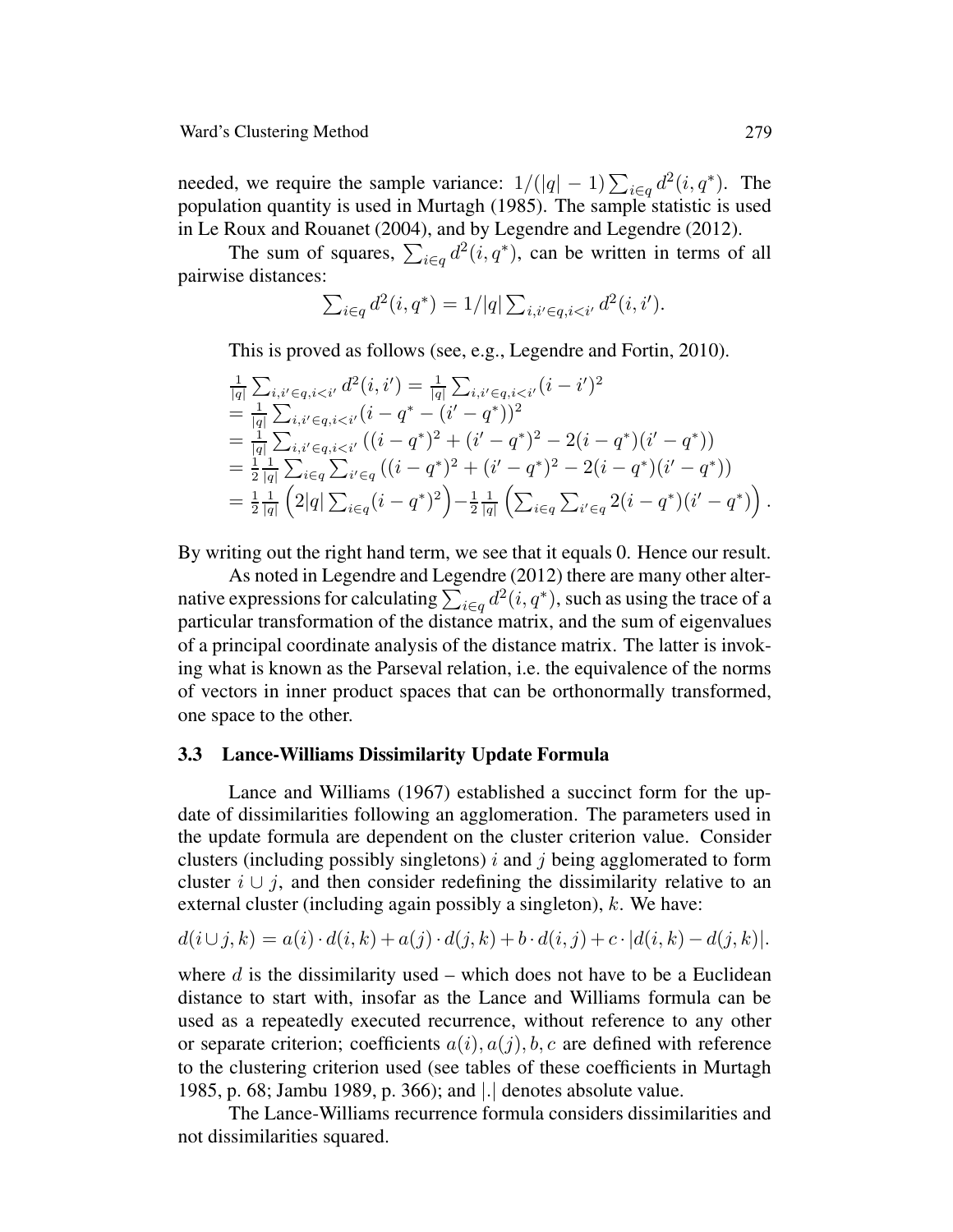The original Lance and Williams (1967) paper did not consider the Ward criterion. It did however note that it allowed one to "generate an infinite set of new strategies" for agglomerative hierarchical clustering. Wishart (1969) brought the Ward criterion into the Lance-Williams algorithmic framework.

Even starting the agglomerative process with a Euclidean distance will not avoid the fact that the inter-cluster (non-singleton, i.e. with 2 or more members) dissimilarity function does not respect the triangular inequality, and hence it does not respect this Euclidean metric property.

### **3.4 Generalizing Lance-Williams**

The Lance and Williams recurrence formula has been generalized in various ways. See e.g. Batagelj (1988) who discusses what he terms "generalized Ward clustering" which includes agglomerative criteria based on variance, inertia and weighted increase in variance.

Jambu (1989, pp. 356 et seq.) considers the following cluster criteria and associated Lance-Williams update formula in the generalized Ward framework: centered order 2 moment of a partition; variance of a partition; centered order 2 moment of the union of two classes; and variance of the union of two classes.

When using a Euclidean distance, the Murtagh (1985) and the Jambu (1989) Lance-Williams update formulas for variance and related criteria (as discussed by Jambu 1989) are associated with an alternative agglomerative hierarchical clustering algorithm which defines cluster centers following each agglomeration, and thus does not require use of the Lance-Williams update formula. The same is true for hierarchical agglomerative clustering based on median and centroid criteria.

As noted, the Lance-Williams update formula uses a dissimilarity, d. Székely and Rizzo (2005) consider higher order powers of this, in the Ward context: "Our proposed method extends Ward's minimum variance method. Ward's method minimizes the increase in total within-cluster sum of squared error. This increase is proportional to the squared Euclidean distance between cluster centers. In contrast to Ward's method, our cluster distance is based on Euclidean distance, rather than squared Euclidean distance. More generally, we define ... an objective function and cluster distance in terms of any power  $\alpha$  of Euclidean distance in the interval (0,2] ... Ward's mimimum variance method is obtained as the special case when  $\alpha = 2$ ."

Then the authors indicate what beneficial properties the case of  $\alpha = 1$ has, including: Lance-Williams form, ultrametricity and reducibility, spacedilation, and computational tractability. In Székely and Rizzo (2005, p. 164) it is stated that "We have shown that" the  $\alpha = 1$  case, rather than  $\alpha = 2$ ,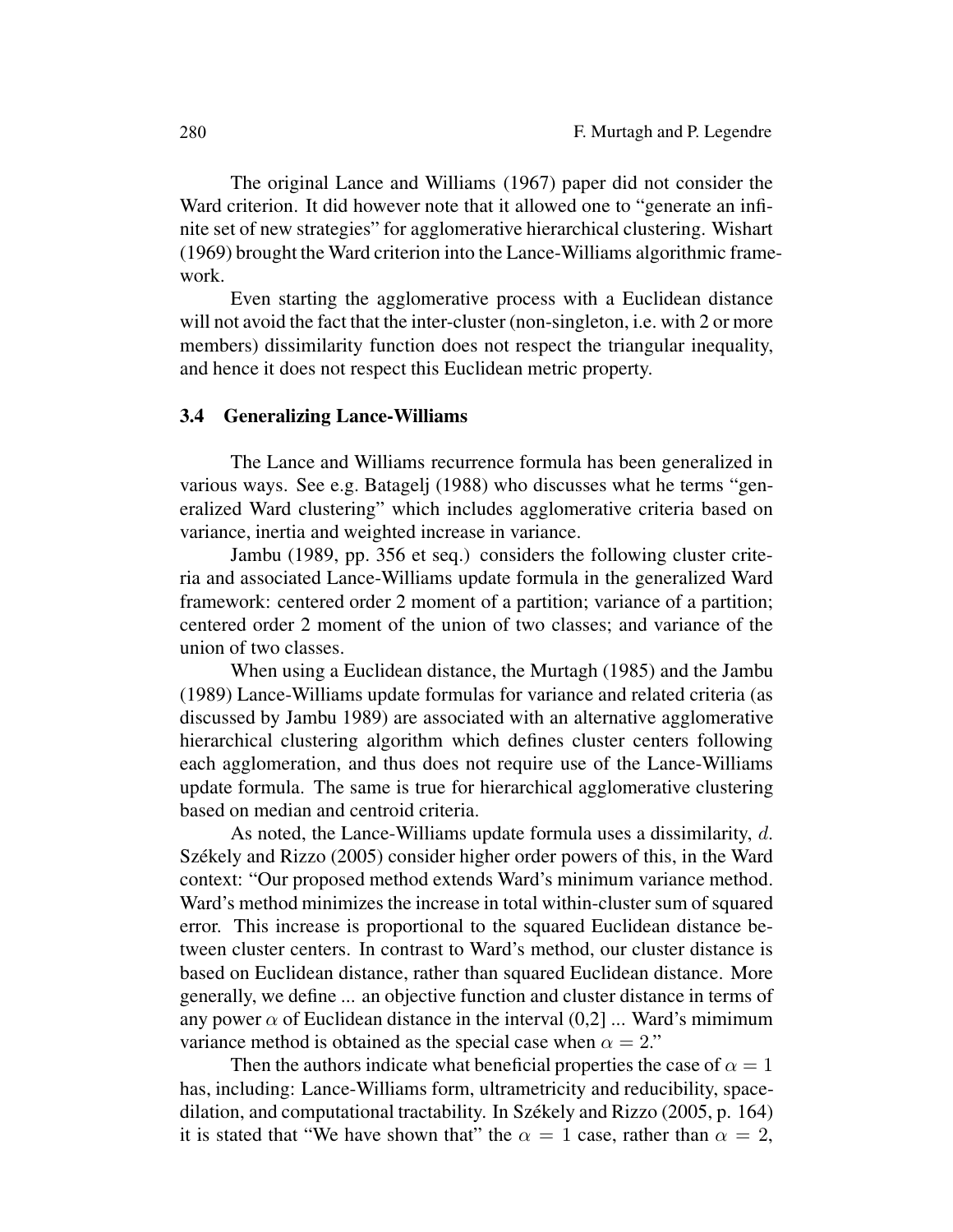gives "a method that applies to a more general class of clustering problems", and this finding is further emphasized in their conclusion. Notwithstanding this finding of Székely and Rizzo (2005), viz. that the  $\alpha = 1$  case is best, in this work our interest remains with the  $\alpha = 2$  Ward method.

Our objective in this section has been to discuss some of the ways that the Ward method has been generalized. After this methodological review, we will, in the next section, come to our central theme in this article.

### **4. Implementations of Ward's Method**

We now come to the central part of our work, distinguishing in Subsections 4.2 and 4.3 how we can arrive at subtle but important differences in relation to how the Ward method, or what is said to be the Ward method, is understood in practice, and put into software code. We consider: data inputs, the main loop structure of the agglomerative dissimilarity-based algorithms, and the output dendrogram node heights. The subtle but important differences that we uncover are further explored and exemplified in Section 5.

Consider hierarchical clustering in the following form. On an observation set, I, define a dissimilarity measure. Set each of the observations, i, j, k, etc.  $\in I$  to be a singleton cluster. Agglomerate the closest (i.e. least dissimilar) pair of clusters, deleting the agglomerands, or agglomerated clusters. Redefine the inter-cluster dissimilarities with respect to the newly created cluster. If  $n$  is the cardinality of observation set  $I$  then this agglomerative hierarchical clustering algorithm completes in  $n - 1$  agglomerative steps.

Through use of the Lance-Williams update formula, we will focus on the updated dissimilarities relative to a newly created cluster. Unexpectedly in this work, we found a need to focus also on the form of input dissimilarities.

#### **4.1 The Minimand or Cluster Criterion Optimized**

The function to be minimized, or minimand, in the Ward2 case (see Subsection 4.3), as stated by Kaufman and Rousseeuw (1990, p. 230, cf. relation  $(22)$ ) is:

$$
D(c_1, c_2) = \delta^2(c_1, c_2) = \frac{|c_1||c_2|}{|c_1| + |c_2|} ||c_1 - c_2||^2,
$$
 (1)

(a term that measures the change in total sum of squares resulting from the fusion of  $c_1$  and  $c_2$ ) whereas for the Ward1 case, as discussed in Subsection 4.2, we have: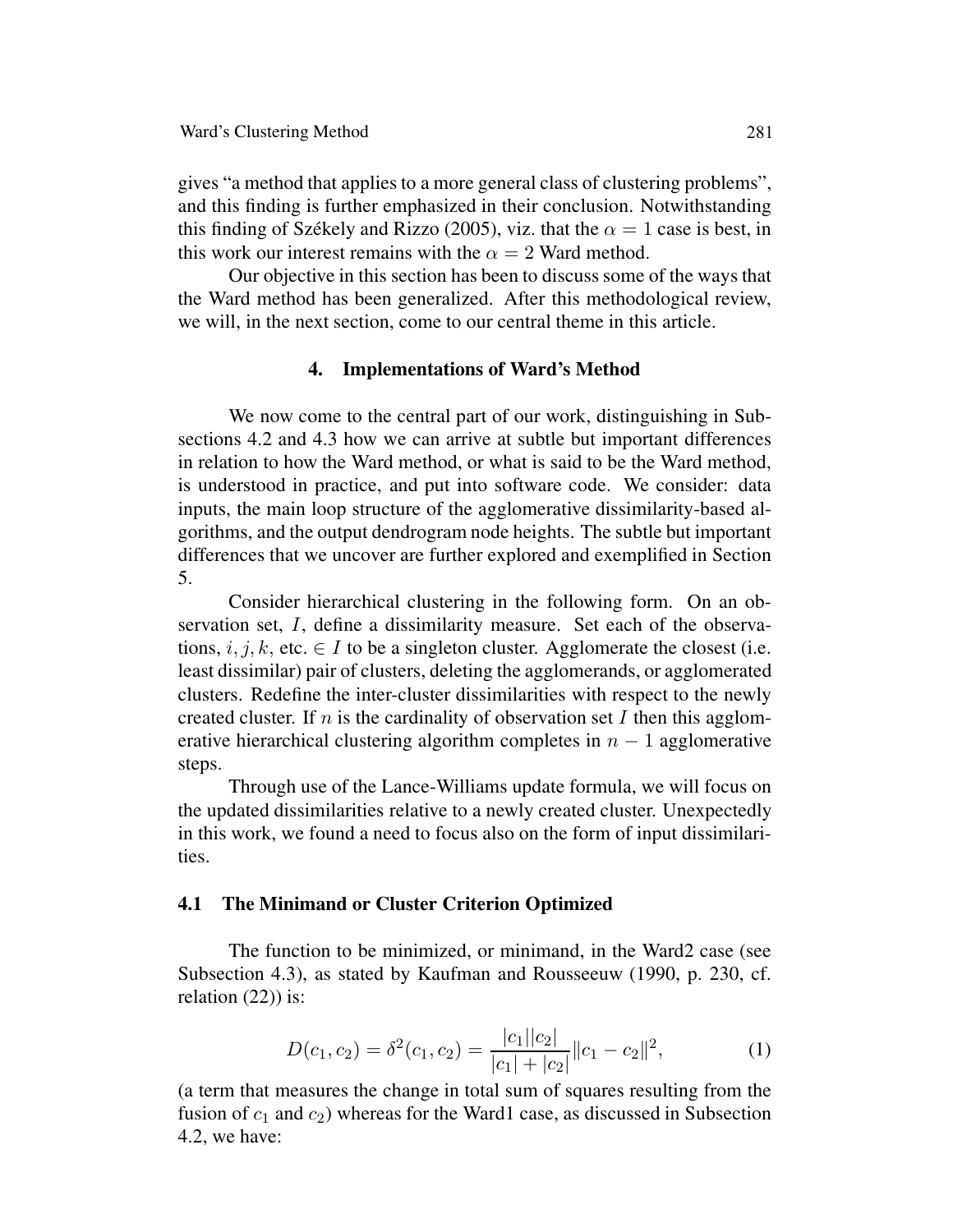$$
\delta(c_1, c_2) = \frac{|c_1||c_2|}{|c_1| + |c_2|} ||c_1 - c_2||^2.
$$
 (2)

It is clear therefore that the same criterion is being optimized. Both implementations minimize the change in variance, or the error sum of squares.

Error sum of squares, or minimum variance, or other related criteria are NP-complete optimization problems. This implies that a polynomial bound on computational complexity is not possible. Only exponential search in the solution space, because it is exhaustive, will guarantee an optimal solution. Because the error sum of squares and other related criteria are not optimized precisely in reality, we are content with good heuristics in practice, i.e. sub-optimal solutions. Such a heuristic is the sequence of twoway agglomerations carried out by a hierarchical clustering algorithm.

In either form the criterion (1), (2) is characterized in Le Roux and Rouanet (2004, p. 109) as either the variance index; the inertia index; the centered moment of order 2; or the Ward index (citing Ward 1963). In the sequel, given two classes  $c_1$  and  $c_2$ , the variance index is defined as the contribution of the dipole of the class center, denoted as in (2). The resulting clustering is termed a Euclidean classification by Le Roux and Rouanet (2004).

As noted by Le Roux and Rouanet (2004, p. 110), the variance index (as they term it) (2) is not guaranteed to satisfy the triangular inequality.

### **4.2 Implementation of Ward: Ward1**

We start with (let us term it) the Ward1 algorithm as described in Murtagh (1985).

It was initially Wishart (1969) who wrote the Ward algorithm in terms of the Lance-Williams update formula. In Wishart (1969) the Lance-Williams formula is written in terms of squared dissimilarities, in a way that is formally identical to the following. Cluster update formula:

$$
\delta(i \cup i', i'') = \frac{w_i + w_i''}{w_i + w_{i'} + w_{i''}} \delta(i, i'') + \frac{w_i' + w_i''}{w_i + w_{i'} + w_{i''}} \delta(i', i'')
$$

$$
-\frac{w_i''}{w_i + w_{i'} + w_{i''}} \delta(i, i') \text{ and } w_{i \cup i'} = w_i + w_{i'}.
$$
 (3)

For the minimand (relation 1) of Section 4.1, the input dissimilarities need to be as follows:  $\delta(i, i') = \sum_j (x_{ij} - x_{i'j})^2$ . Note the presence of the *squared Euclidean distance* in this initial dissimilarity specification. This is the Ward algorithm of Murtagh (1983; 1985; 2000), and the way that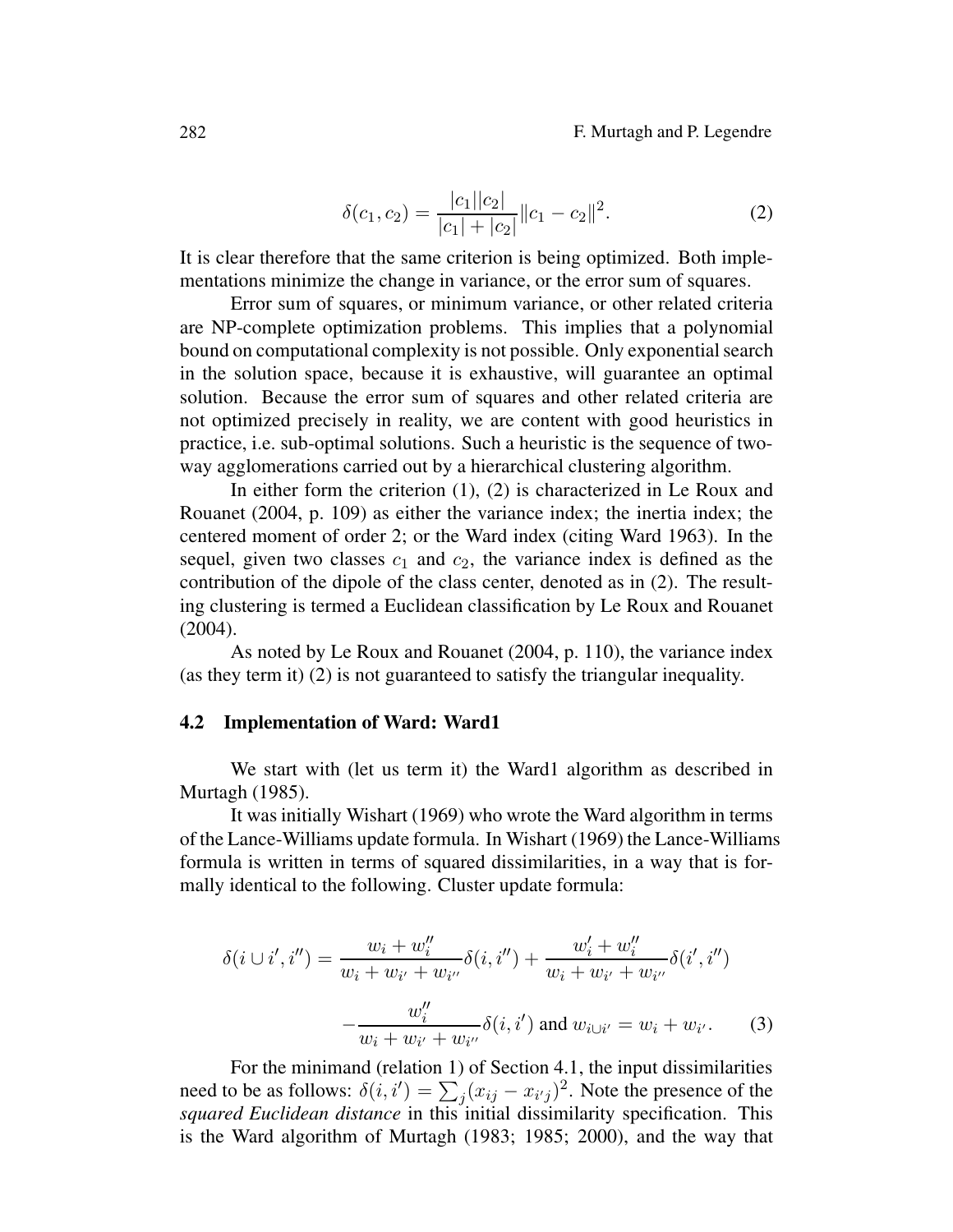hclust in R, which is based on that algorithm, ought to be used. When, however, the Ward1 algorithm is used with Euclidean distances as the initial dissimilarities, then the clustering topology can be very different, as will be seen in Section 5.

The weight  $w_i$  is the cluster cardinality, and thus for a singleton,  $w_i = 1$ . An immediate generalization is to consider probabilities given by  $w_i = 1/n$ . Generalization to arbitrary weights can also be considered. Ward implementations that take observation weights into account are available in Murtagh (2000).

1  $\frac{1}{2}\sum_{j}(x_{ij}-x_{i'j})^2$ , i.e. 0.5 times Euclidean distances squared, is the population variance (cf. Section 3.1) of the new cluster comprising two singletons,  $i \cup i'$ . To see this, note that the variance of the new cluster c formed by merging  $c_1$  and  $c_2$  is  $(|c_1|\|c_1-c\|^2+|c_2|\|c_2-c\|^2)/(|c_1|+|c_2|)$  where  $|c_1|$ is both the cardinality and the mass of cluster  $c_1$ , and  $\| \cdot \|$  is the Euclidean norm. The new cluster's center of gravity, or mean, is  $c = \frac{|c_1|c_1+|c_2|c_2}{|c_1|+|c_2|}$ , where  $c_1$  and  $c_2$  are vectors of original data or means. By using this expression for the new cluster's center of gravity (or mean) in the expression given for the variance, we see that we can write the variance of the new cluster c, combining  $c_1$  and  $c_2$ , to be  $\frac{|c_1||c_2|}{|c_1|+|c_2|}||c_1-c_2||^2$ . So when  $|c_1| = |c_2|$  we have the stated result, i.e. the variance of the new cluster equaling 0.5 times Euclidean distances squared.

The criterion that is optimized arises from the foregoing discussion (previous paragraph), i.e. the variance of the dipole formed by the agglomerands. This is the variance of new cluster  $c$  minus the variances of (now agglomerated) clusters  $c_1$  and  $c_2$ , which we can write as Var $(c)$ −Var $(c_1)$ −  $Var(c_2)$ . The variance of the partition containing c necessarily decreases, so we need to minimize this decrease when carrying out an agglomeration.

Murtagh (1985) also shows how this optimization criterion is viewed as achieving the (next possible) partition with maximum between-cluster variance. Maximizing between-cluster variance is the same as minimizing within-cluster variance, arising out of Huygens' variance (or inertia) decomposition theorem. With reference to Section 3.1 (see the additive decomposition of  $V(I)$ ) we are minimizing the change in the between-cluster variance, hence maximizing it, and hence minimizing the within-cluster variance.

Jambu (1978, p. 157) calls the Ward1 algorithm the maximum centered order 2 moment of a partition (cf. Section 3.1 above). The criterion is denoted by him as  $\delta_{\text{mot}}$ .

## **4.3 Implementation of Ward: Ward2**

We now look at the Ward2 algorithm described in Kaufman and Rousseeuw (1990) and Legendre and Legendre (2012).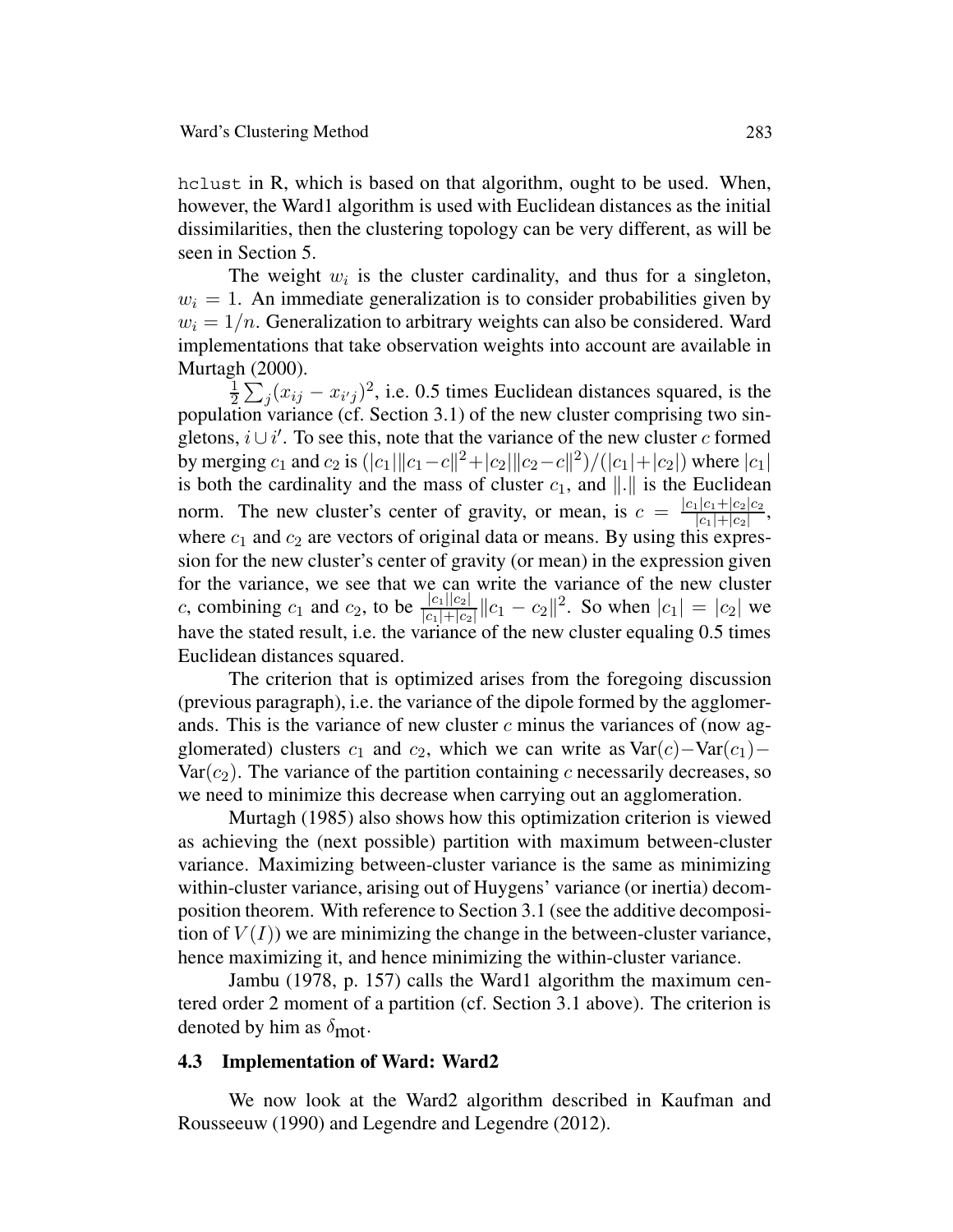At each agglomerative step, the extra sum of squares caused by agglomerating clusters is minimized, exactly as we have seen for the Ward1 algorithm above. We have the following. Cluster update formula:

$$
\delta(i \cup i', i'') = \left(\frac{w_i + w_i''}{w_i + w_{i'} + w_{i''}} \delta^2(i, i'') + \frac{w_i' + w_i''}{w_i + w_{i'} + w_{i''}} \delta^2(i', i'')\right)
$$

$$
-\frac{w_i''}{w_i + w_{i'} + w_{i''}} \delta^2(i, i')\right)^{1/2} \text{ and } w_{i \cup i'} = w_i + w_{i'}.
$$
 (4)

Contrary to Ward1, the input dissmilarities are Euclidean distances (not squared). They are squared within Equation 4:  $\delta^2(i, i') = \sum_j (x_{ij} (x_{i'j})^2$ . It is such squared Euclidean distances that interest us, since our motivation arises from the error sum of squares criterion.

A second point to note is that Equation 4 relates to, on the right hand side, *the square root of a weighted sum of squared distances*. Consider how in Equation 3 the cluster update formula was in terms of *a weighted sum of distances*. As a consequence, function  $\delta$  is not the same in Equations 3 and 4: the function produces a squared distance in the former and a distance in the latter.

A final point about Equation 4 is that in the cluster update formula it is the set of  $\delta$  values that we seek.

Now let us look further at the relationship between Equations 4 and 3 and show their relationship. Rewriting the cluster update formula (4) after squaring both sides establishes that we have:

$$
\delta^{2}(i \cup i', i'') = \frac{w_{i} + w_{i}''}{w_{i} + w_{i'} + w_{i''}} \delta^{2}(i, i'') + \frac{w_{i}' + w_{i}''}{w_{i} + w_{i'} + w_{i''}} \delta^{2}(i', i'')
$$

$$
-\frac{w_{i}''}{w_{i} + w_{i'} + w_{i''}} \delta^{2}(i, i').
$$
(5)

Let us use the notation  $D = \delta^2$  because then, with

$$
D(i \cup i', i'') = \frac{w_i + w_i''}{w_i + w_{i'} + w_{i''}} D(i, i'') + \frac{w_i' + w_i''}{w_i + w_{i'} + w_{i''}} D(i', i'')
$$

$$
-\frac{w_i''}{w_i + w_{i'} + w_{i''}} D(i, i'), \tag{6}
$$

we see exactly the form of the Lance-Williams cluster update formula (Section 3.3).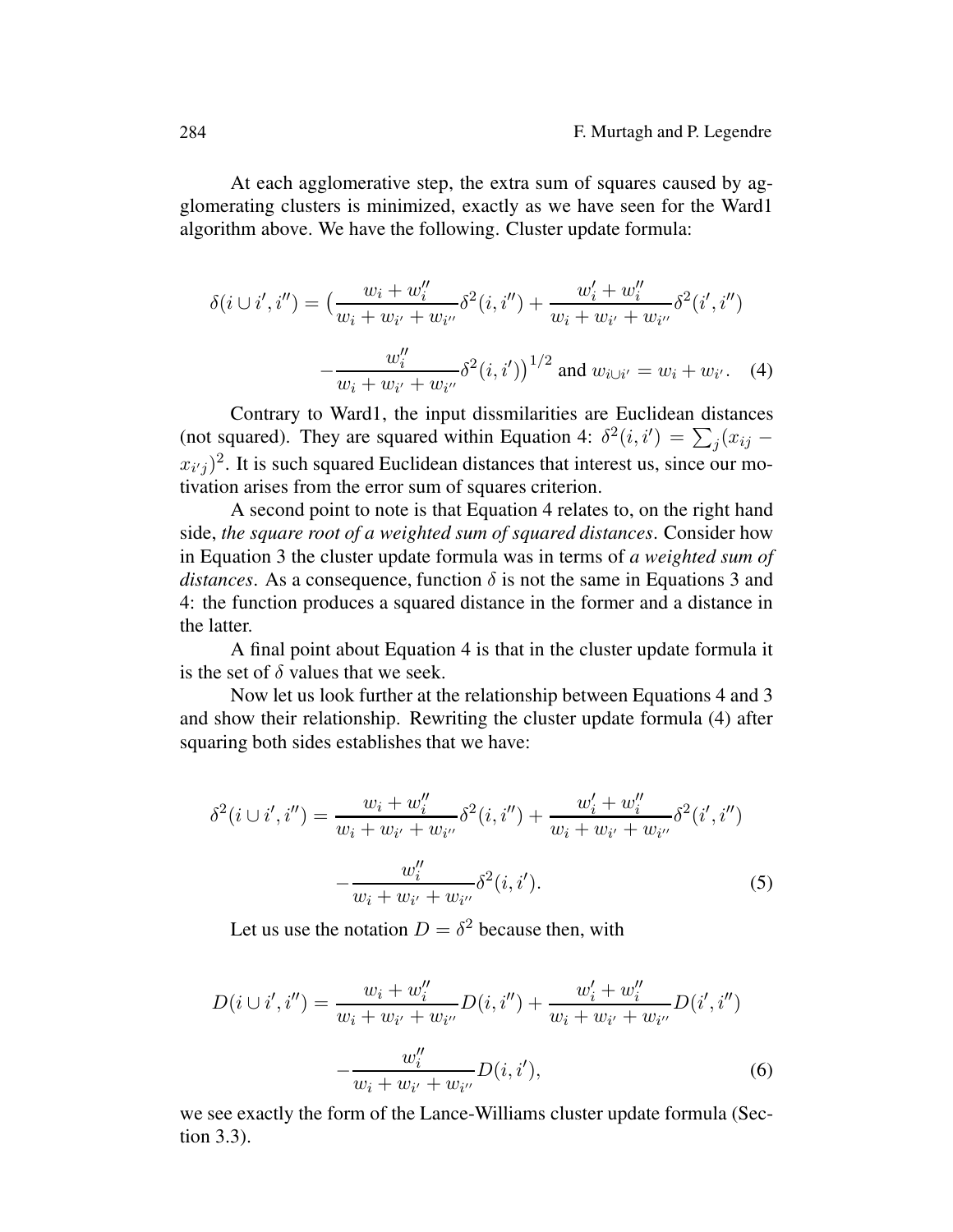Although the agglomerative clustering algorithm is not fully specified as such in Cailliez and Pagès (1976), it appears that the Ward2 algorithm is the one attributed to Ward (1963). See their criterion  $d_9$  (Cailliez and Pagès 1976, pp. 531, 571).

With the appropriate choice of  $\delta$ , different for Ward1 and for Ward2, what we have here is the identity of the algorithms Ward1 and Ward2, although they are implemented to a small extent differently. We show this as follows.

Take the Ward2 algorithm one step further than above, and write the input dissimilarities and cluster update formula using  $D(i, i') = \delta^2(i, i') =$  $\sum_{j} (x_{ij} - x_{i'j})^2$ . Square both sides of Equation 4. The cluster update formula is now:

$$
D(i \cup i', i'') = \frac{w_i + w_i''}{w_i + w_{i'} + w_{i''}} D(i, i'') + \frac{w_i' + w_i''}{w_i + w_{i'} + w_{i''}} D(i', i'')
$$

$$
-\frac{w_i''}{w_i + w_{i'} + w_{i''}} D(i, i') \text{ and } w_{i \cup i'} = w_i + w_{i'}.
$$
 (7)

In this form, Equation 7, implementation Ward2 (Equation 4) is *identical* to implementation Ward1 (Equation 3). We conclude that we *can* have Ward1 and Ward2 implementations such that the outputs are identical.

### **5. Case Studies: Ward Implementations and Their Relationships**

The hierarchical clustering programs used in this set of case studies are:

- hclust in package stats, "The R Stats Package", in R version 2.15. Based on code by F. Murtagh (Murtagh 1985), included in R by Ross Ihaka and Fritz Leisch.
- agnes in package cluster, "Cluster Analysis Extended Rousseeuw et al.", in R, by L. Kaufman and P.J. Rousseeuw.
- hclust. PL, an extended version of hclust in R, by P. Legendre. In this function, the Ward1 algorithm is implemented by method= "ward.D" and the Ward2 algorithm by method="ward.D2". That function is available on the web page http://numericalecology.com, in the section on R-language functions.

We ensure reproducible results by providing all code used and, to begin with, by generating an input data set as follows.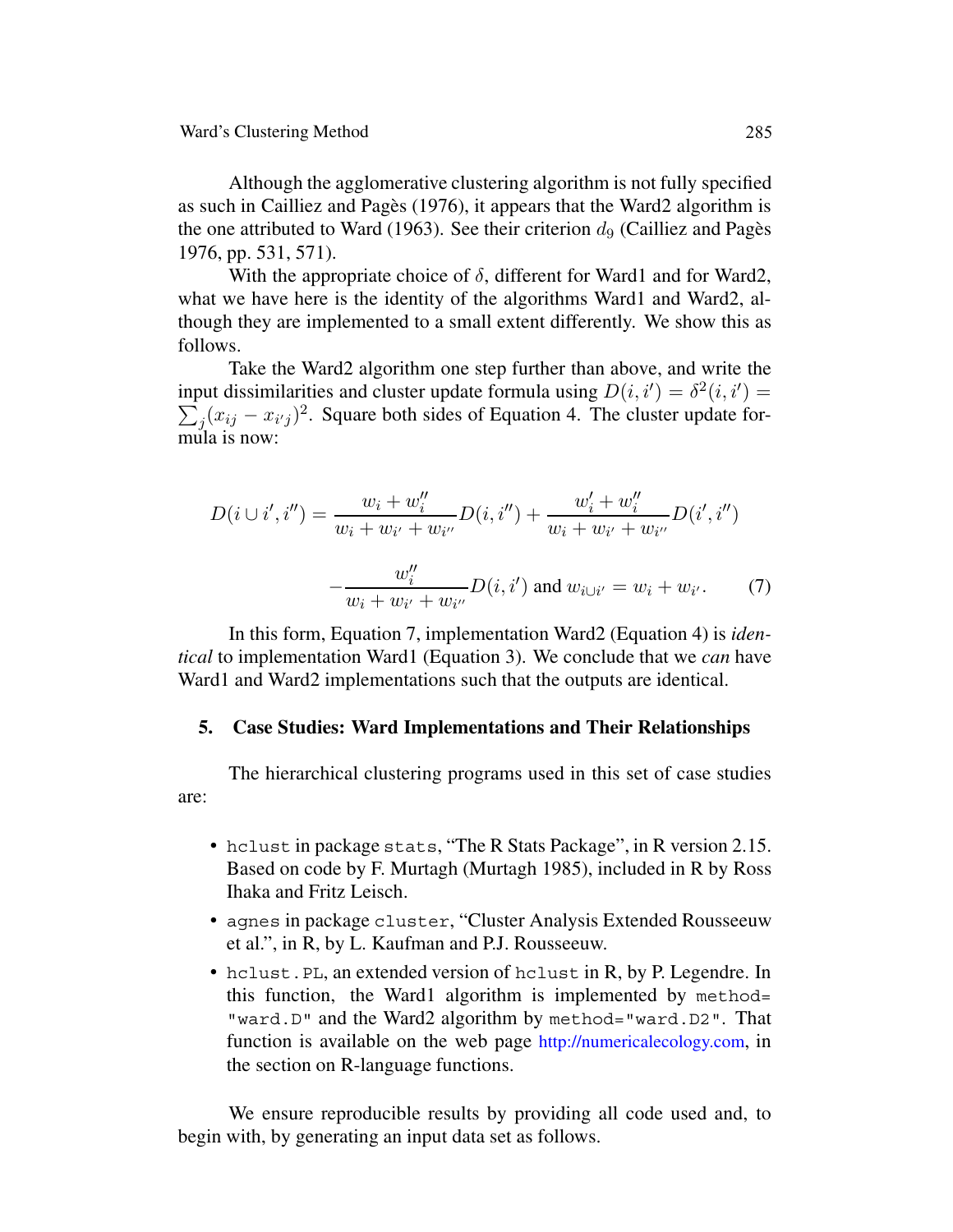```
# Fix the seed of the random number generator in order
# to have reproducible results.
set.seed(19037561)
# Create the input matrix to be used.
y \le - matrix(runif(20*4), nrow=20, ncol=4)
# Look at overall mean and column standard deviations.
mean(y); sd(y)0.4920503 #mean
0.2778538 0.3091678 0.2452009 0.2918480 #standard deviations
```
### **5.1 Experiment 1: Ward2 Implementation in** helust. PL and agnes

In experiment 1, non-squared distances are used as input. The R code used is shown in the following, with output produced. In all of these experiments, we used the dendrogram node heights, associated with the agglomeration criterion values, in order to quickly show numerical equivalences. This is then followed up with displays of the dendrograms.

```
# EXPERIMENT 1 ----------------------------------
X.hclustPL.wardD2 = hclust.PL(dist(y),method="ward.D2")
X \text{.} \square agnes.wardD2 = agnes(dist(y), method="ward")
sort(X.hclustPL.wardD2$height)
0.1573864 0.2422061 0.2664122 0.2901741 0.3030634
0.3083869 0.3589344 0.3830281 0.3832023 0.5753823
0.6840459 0.7258152 0.7469914 0.7647439 0.8042245
0.8751259 1.2043397 1.5665054 1.8584163
sort(X.agnes.wardD2$height)
0.1573864 0.2422061 0.2664122 0.2901741 0.3030634
0.3083869 0.3589344 0.3830281 0.3832023 0.5753823
0.6840459 0.7258152 0.7469914 0.7647439 0.8042245
0.8751259 1.2043397 1.5665054 1.8584163
```
This points to: hclust.PL with the method="ward.D2" option being identical to: agnes with the method="ward" option. This shows that agnes implements the Ward2 algorithm.

Figure 1 displays the outcome, and we see the same visual result in both cases. That is, the two dendrograms are identical except for inconsequential swiveling of nodes. In group theory terminology we say that the trees are wreath product invariant.

To fully complete our reproducibility of research agenda, this is the code used to produce Figure 1:

```
par(mfrow=c(1,2))
plot(X.hclustPL.wardD2,main="X.hclustPL.wardD2",sub="",xlab="")
plot(X.agnes.wardD2,which.plots=2,main="X.agnes.wardD2",sub="",
     xlabel="="right"="math>
```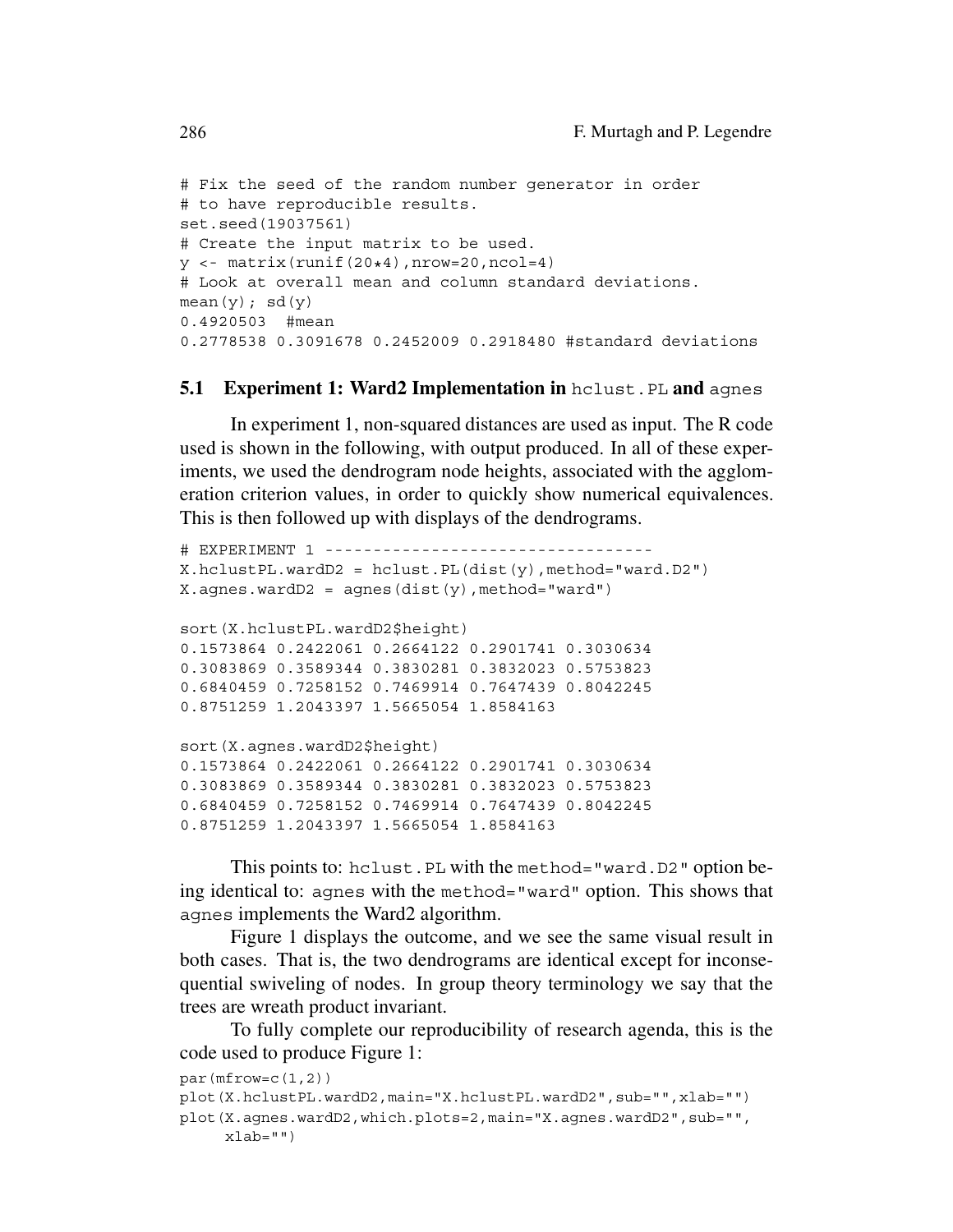

Figure 1: Experiment 1 outcome. The two dendrograms are morphologically identical.

### **5.2 Experiment 2:** hclust **and Ward1 Implementation in** hclust.PL

In this experiment, squared distances are used as input. The code used is as follows, with output shown.

```
# EXPERIMENT 2 ----------------------------------
X.hclust = hclust(dist(y)^2, method="ward")X.hclustPL.sq.wardD = hclust.PL(dist(y)ˆ2, method="ward.D")
sort(X.hclust$height)
0.02477046 0.05866380 0.07097546 0.08420102 0.09184743
0.09510249 0.12883390 0.14671052 0.14684403 0.33106478
0.46791879 0.52680768 0.55799612 0.58483318 0.64677705
0.76584542 1.45043423 2.45393902 3.45371103
sort(X.hclustPL.sq.wardD$height)
0.02477046 0.05866380 0.07097546 0.08420102 0.09184743
0.09510249 0.12883390 0.14671052 0.14684403 0.33106478
0.46791879 0.52680768 0.55799612 0.58483318 0.64677705
0.76584542 1.45043423 2.45393902 3.45371103
```
This points to: hclust, with "ward" option, on squared input being identical to: hclust.PL with method="ward.D" option, on squared input.

The clustering levels shown here in Experiment 2 are the squares of the clustering levels produced by Experiment 1.

Figure 2 displays the outcome, and we see the same visual result in both cases. This is the code used to produce Figure 2:

```
par(mfrow=c(1,2))plot(X.hclust, main="X.hclust",sub="",xlab="")
plot(X.hclustPL.sq.wardD, main="X.hclustPL.sq.wardD",sub="",
     xlabel="="right"="math>
```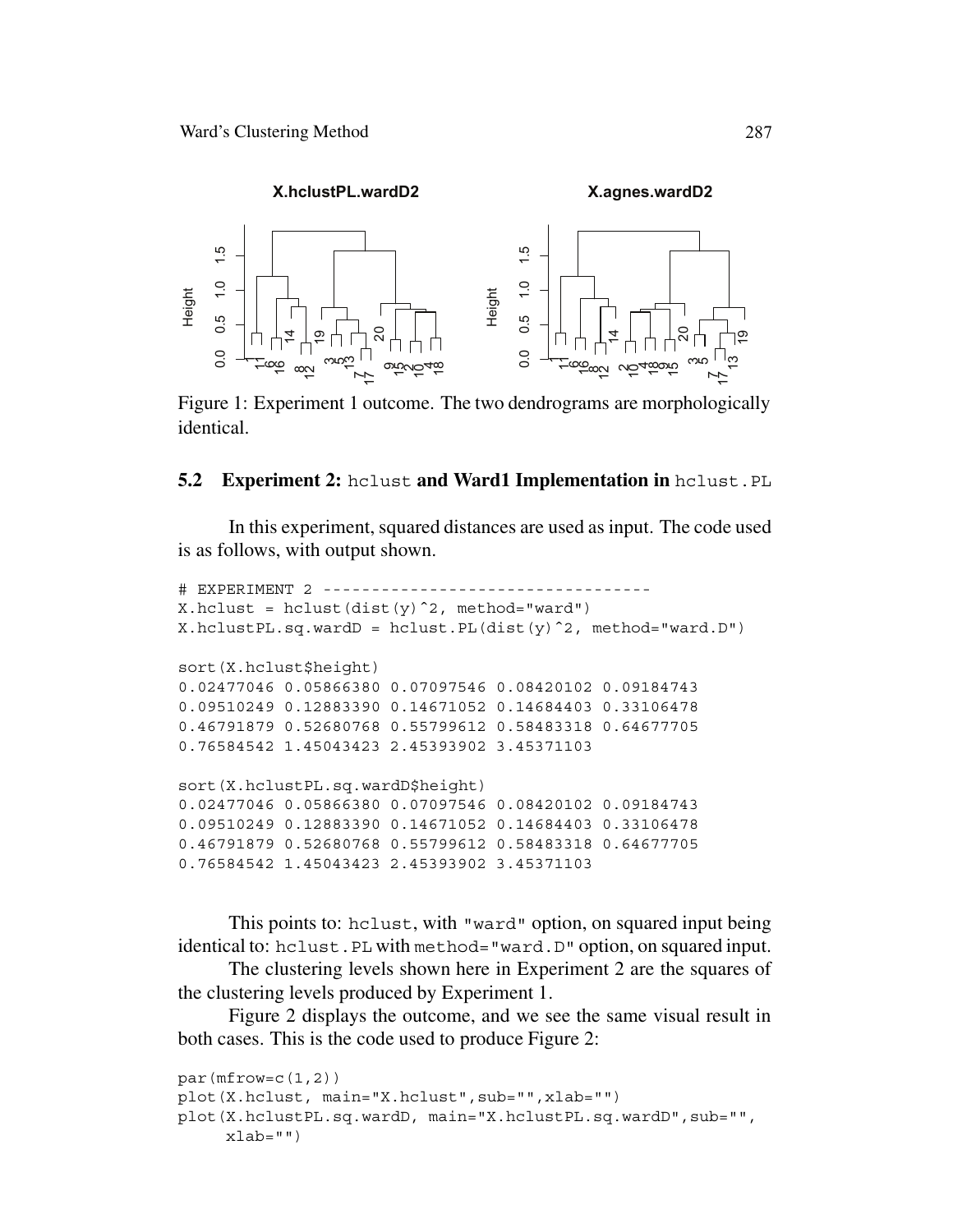

Figure 2: Experiment 2 outcome.

# **5.3 Experiment 3: Non-Ward Result Produced by** hclust **and** hclust.PL

In this experiment, with non-squared distances used as input, we achieve a well-defined hierarchical clustering, but one that differs from Ward. Code used is as follows, with output shown.

```
# EXPERIMENT 3 ----------------------------------
X.hclustPL.wardD = hclust.PL(dist(y),method="ward.D")
X.hcluster.nosq = hcluster(dist(y), method="ward")sort(X.hclustPL.wardD$height)
0.1573864 0.2422061 0.2664122 0.2901741 0.3030634
0.3083869 0.3589344 0.3832023 0.4018957 0.5988721
0.7443850 0.7915592 0.7985444 0.8016877 0.8414950
0.9273739 1.4676446 2.2073106 2.5687307
sort(X.hclust.nosq$height)
0.1573864 0.2422061 0.2664122 0.2901741 0.3030634
0.3083869 0.3589344 0.3832023 0.4018957 0.5988721
0.7443850 0.7915592 0.7985444 0.8016877 0.8414950
0.9273739 1.4676446 2.2073106 2.5687307
```
This points to: hclustPL with method="wardD" option being the same as: hclust with method="ward" option. It shows that hclust with the "ward" option, used with non-squared distances as recommended in the R documentation file, implements the Ward1 algorithm.

Note: there is no squaring of inputs in the latter, nor in the former either. The clustering levels produced in this experiment using non-squared distances as input differ from, and are not monotonic relative to, those produced in Experiments 1 and 2.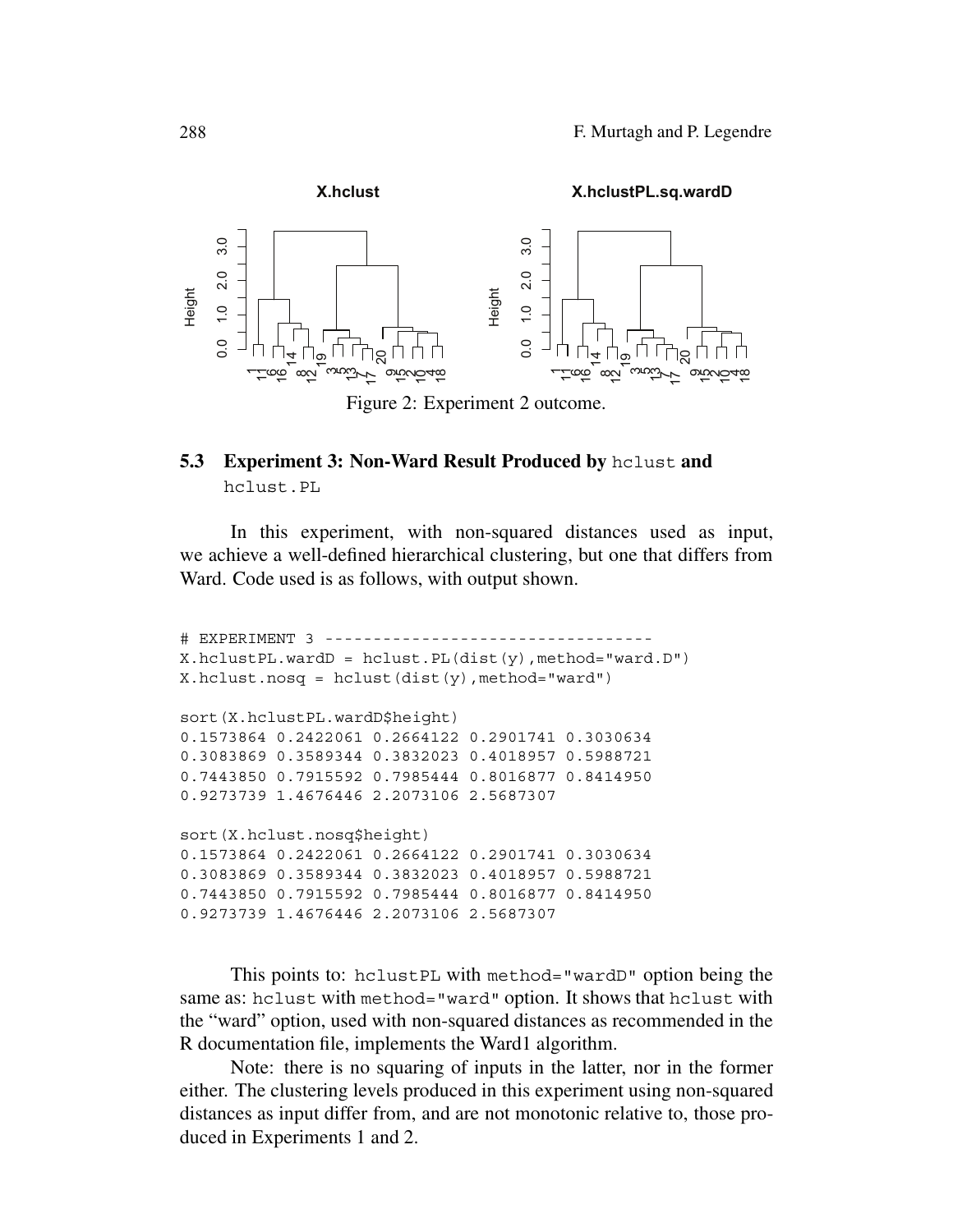

Figure 3: Experiment 3 outcome.

Figure 3 displays the outcome, and we see the same visual result in both cases. This is the code used to produce Figure 3:

```
par(mfrow=c(1,2))plot(X.hclustPL.wardD, main="X.hclustPL.wardD",sub="",xlab="")
plot(X.hclust.nosq, main="X.hclust.nosq",sub="",xlab="")
```
# **5.4 Experiment 4: Modifying Inputs and Options so that Ward1 Output is Identical to Ward2 Output**

In this experiment, given the formal equivalences of the Ward1 and Ward2 implementations in Sections 4.2 and 4.3, we show how to bring about identical output. We do this by squaring or not squaring input dissimilarities, and by playing on the options used.

```
> # EXPERIMENT 4 ----------------------------------
X.hclust = hclust(dist(y)^2, method="ward")X.hclustPL.sq.wardD = hclust.PL(dist(y)ˆ2, method="ward.D")
X.hclustPL.wardD2 = hclust.PL(dist(y), method="ward.D2")
X \text{.} \square agnes.wardD2 = agnes(dist(y), method="ward")
```
We will ensure that the node heights in the tree are in "distance" terms, i.e. in terms of the initial, unsquared Euclidean distances as used in this article. Of course, the agglomerations redefine such distances to be dissimilarities. Thus it is with unsquared dissimilarities that we are concerned.

While these dissimilarities are inter-cluster measures, defined in any given partition, the inter-node measures that are defined on the tree are ultrametric.

```
sort(sqrt(X.hclust$height))
0.1573864 0.2422061 0.2664122 0.2901741 0.3030634
0.3083869 0.3589344 0.3830281 0.3832023 0.5753823
0.6840459 0.7258152 0.7469914 0.7647439 0.8042245
0.8751259 1.2043397 1.5665054 1.8584163
```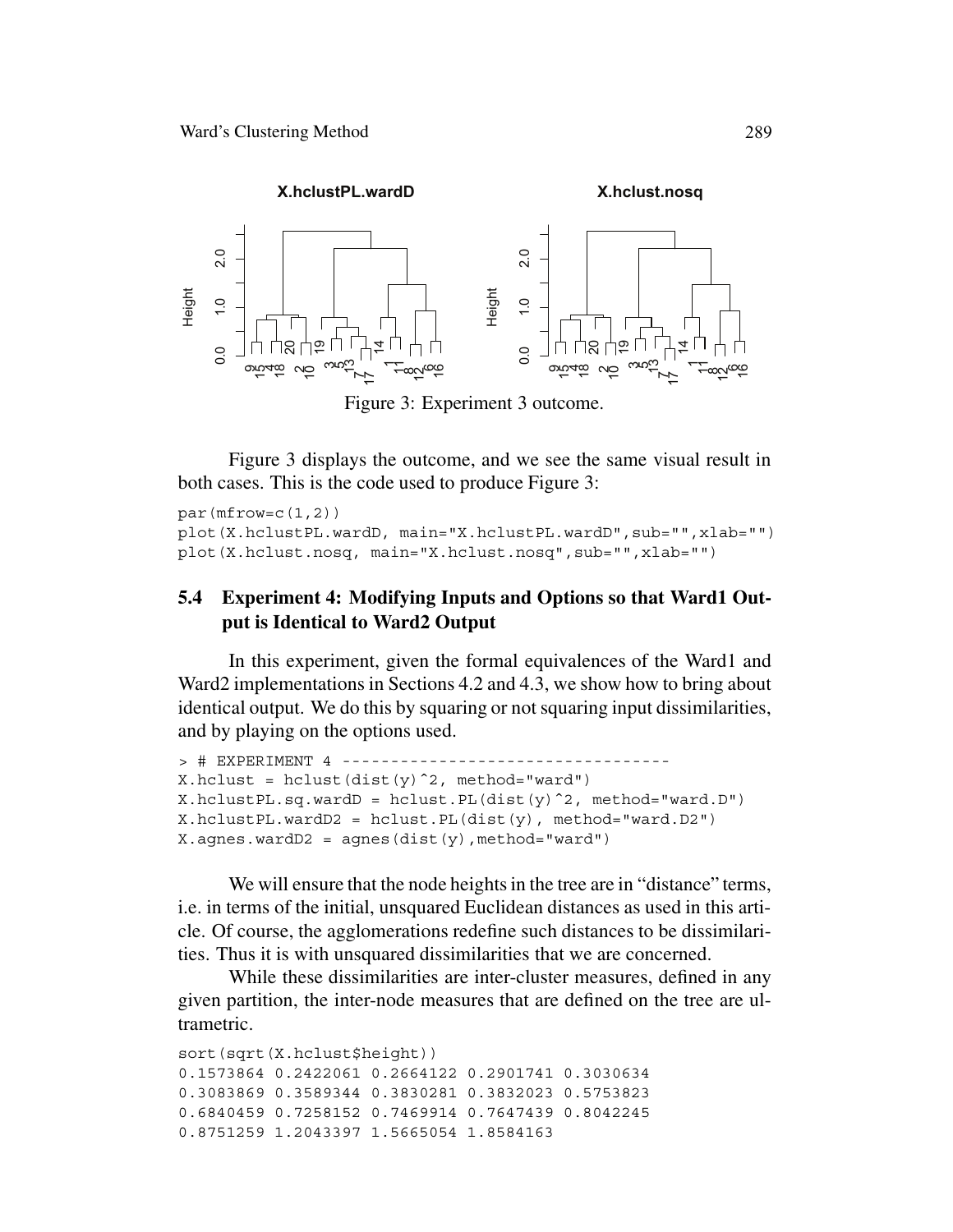```
sort(sqrt(X.hclustPL.sq.wardD$height))
0.1573864 0.2422061 0.2664122 0.2901741 0.3030634
0.3083869 0.3589344 0.3830281 0.3832023 0.5753823
0.6840459 0.7258152 0.7469914 0.7647439 0.8042245
0.8751259 1.2043397 1.5665054 1.8584163
sort(X.hclustPL.wardD2$height)
0.1573864 0.2422061 0.2664122 0.2901741 0.3030634
0.3083869 0.3589344 0.3830281 0.3832023 0.5753823
0.6840459 0.7258152 0.7469914 0.7647439 0.8042245
0.8751259 1.2043397 1.5665054 1.8584163
sort(X.agnes.wardD2$height)
0.1573864 0.2422061 0.2664122 0.2901741 0.3030634
0.3083869 0.3589344 0.3830281 0.3832023 0.5753823
0.6840459 0.7258152 0.7469914 0.7647439 0.8042245
0.8751259 1.2043397 1.5665054 1.8584163
```
There is no difference of course between sorting the square roots of the agglomeration or height levels, versus sorting them and then taking their square roots. Consider the following examples, the first repeated from the foregoing (Experiment 4) batch of results.

```
sort(sqrt(X.hclustPL.sq.wardD$height))
0.1573864 0.2422061 0.2664122 0.2901741 0.3030634
0.3083869 0.3589344 0.3830281 0.3832023 0.5753823
0.6840459 0.7258152 0.7469914 0.7647439 0.8042245
0.8751259 1.2043397 1.5665054 1.8584163
sqrt(sort(X.hclustPL.sq.wardD$height))
0.1573864 0.2422061 0.2664122 0.2901741 0.3030634
0.3083869 0.3589344 0.3830281 0.3832023 0.5753823
0.6840459 0.7258152 0.7469914 0.7647439 0.8042245
0.8751259 1.2043397 1.5665054 1.8584163
```
Our Experiment 4 points to:

output of hclustPL, with the method="ward.D2" option

and

output of agnes, with the method="ward" option

being the same as both of the following with node heights square rooted:

hclust, with the "ward" option on squared input,

hclust.PL, with the method="ward.D" option on squared input.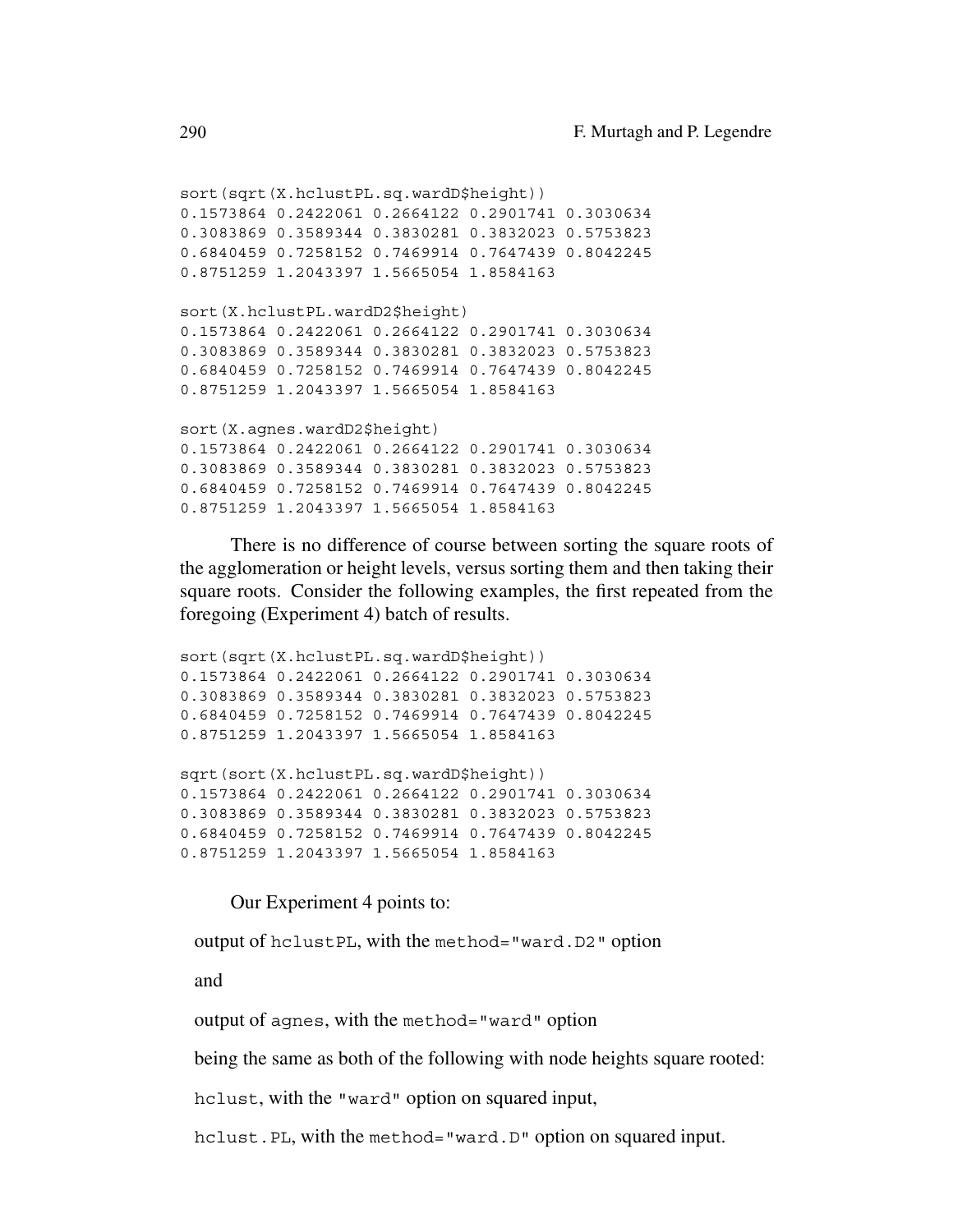

Figure 4: Experiment 4 outcome.

Figure 4 displays two of these outcomes, and we see the same visual result in both cases, in line with the numerical node (or agglomeration) "height" values. This is the code used to produce Figure 4:

```
par(mfrow=c(1,2))temp <- X.hclust
temp$height <- sqrt(X.hclust$height)
plot(temp, main="X.hclust -- sqrt(height)", sub="", xlab="")
plot(X.hclustPL.wardD2, main="X.hclustPL.wardD2", sub="",
     xlabel="="right"="math>
```
#### **6. Discussion**

## **6.1 Where Ward1 and Ward2 Implementations Lead to an Identical Result**

A short discussion follows on the implications of this work. In Experiments 1 and 2, we see the crucial importance of inputs (squared or not) and options used. We set out, with Experiment 1, to implement Ward2. With Experiment 2, we set out to implement Ward1. Experiment 3 shows that Ward1 algorithms produce well-defined but non-Ward hierarchical clustering results. Finally Experiment 4 shows the underlying equivalence of the Experiment 1 and Experiment 2 results, i.e. respectively the Ward2 and Ward1 implementations.

On looking closely at the Experiment 1 and Experiment 2 dendrograms, Figures 1 and 2, we can see that the morphology of the dendrograms is the same. However the cluster criterion values – the node heights – are not the same.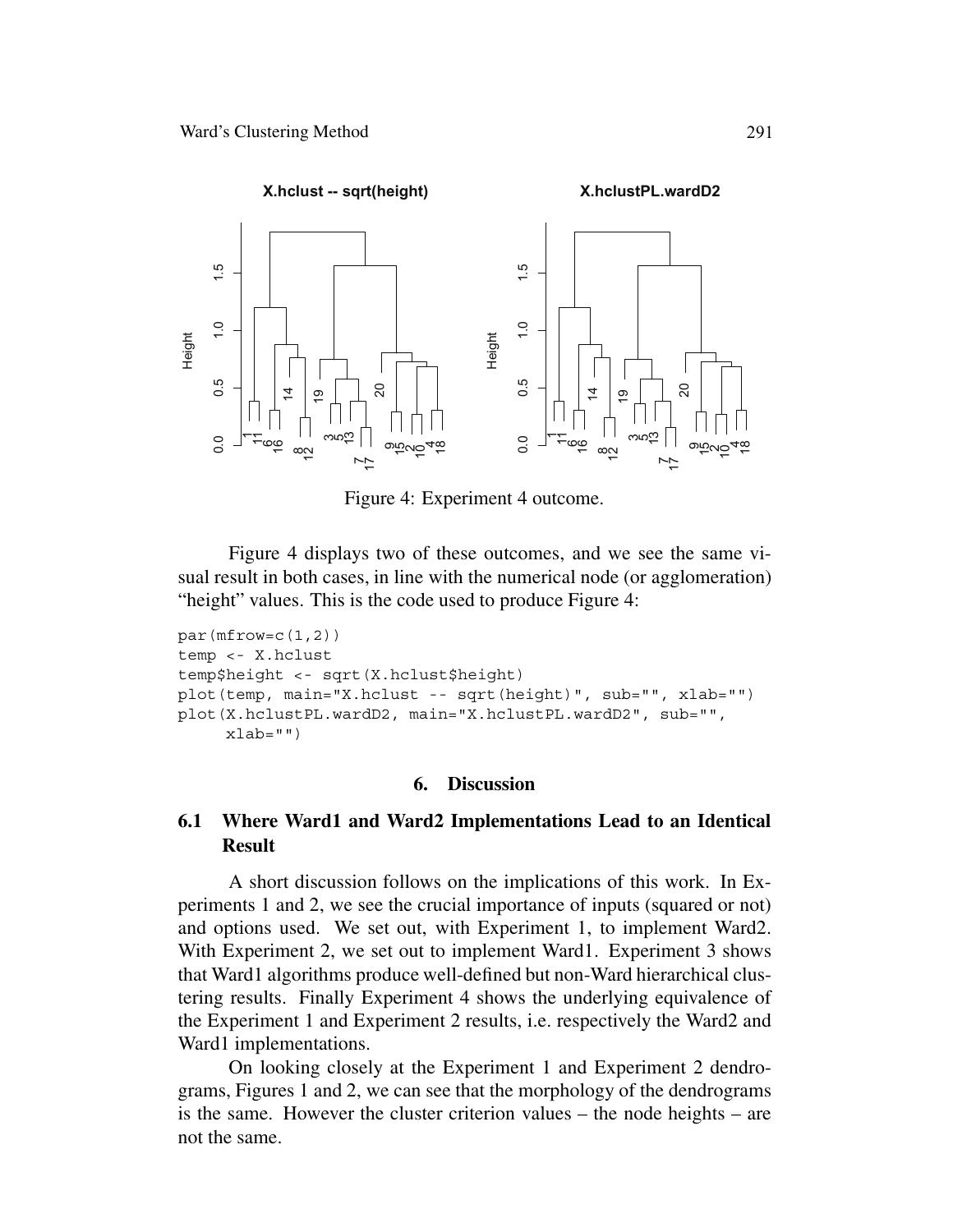From Section 4.3, Ward2 implementation, the cluster criterion value is most naturally the square root of the same cluster criterion value as used in Section 4.2, Ward1 implementation. From a dendrogram morphology viewpoint, this is not important because one morphology is the same as the other (as we have observed above). From an optimization viewpoint (Section 4.1), it plays no role either since one optimand is monotonically related to the other.

## **6.2 How and Why the Ward1 and Ward2 Implementations Can Differ**

Those were reasons as to why it makes no difference to choose the Ward1 implementation versus the Ward2 implementation, as long as squared distances are used as input to Ward1. Next, we will look at some practical differences.

Looking closer at forms of the criterion in (1) and (2) in Section 4.1 – and contrasting these forms of the criterion with the input dissimilarities in Sections 4.2 (Ward1) and 4.3 (Ward2) leads us to the following observation. The Ward2 criterion values are "on a scale of distances" whereas the Ward1 criterion values are "on a scale of distances squared". Hence to make direct comparisons between the ultrametric distances read off a dendrogram, and compare them to the input distances, it is preferable to use the Ward2 form of the criterion. Thus, the use of cophenetic correlations can be more directly related to the dendrogram produced. Alternatively, with the Ward1 form of the criterion applied to squared distances, we can just take the square root of the dendrogram node heights. This we have seen in the generation of Figure 4.

## **6.3 Other Software: A Look at Six Other Packages**

Readers may legitimately wonder which of the two Ward algorithms is implemented in various commercial statistical software packages. We ran examples in several packages; the selected data sets produced dendrogram topologies that differed between the two algorithms. We found the following results at the time the final version of this paper was written (December 2012):

- Packages Statistica and Systat implement the Ward1 algorithm.
- Packages Matlab, SAS and JMP implement the Ward2 algorithm.
- The SPSS package implements the Ward1 algorithm but warns users that, for a correct Ward clustering, squared Euclidean distances should be used instead of Euclidean distances. Indeed, this produces the correct dendrogram topology, as shown in this paper. The fusion levels are, however, squared distances.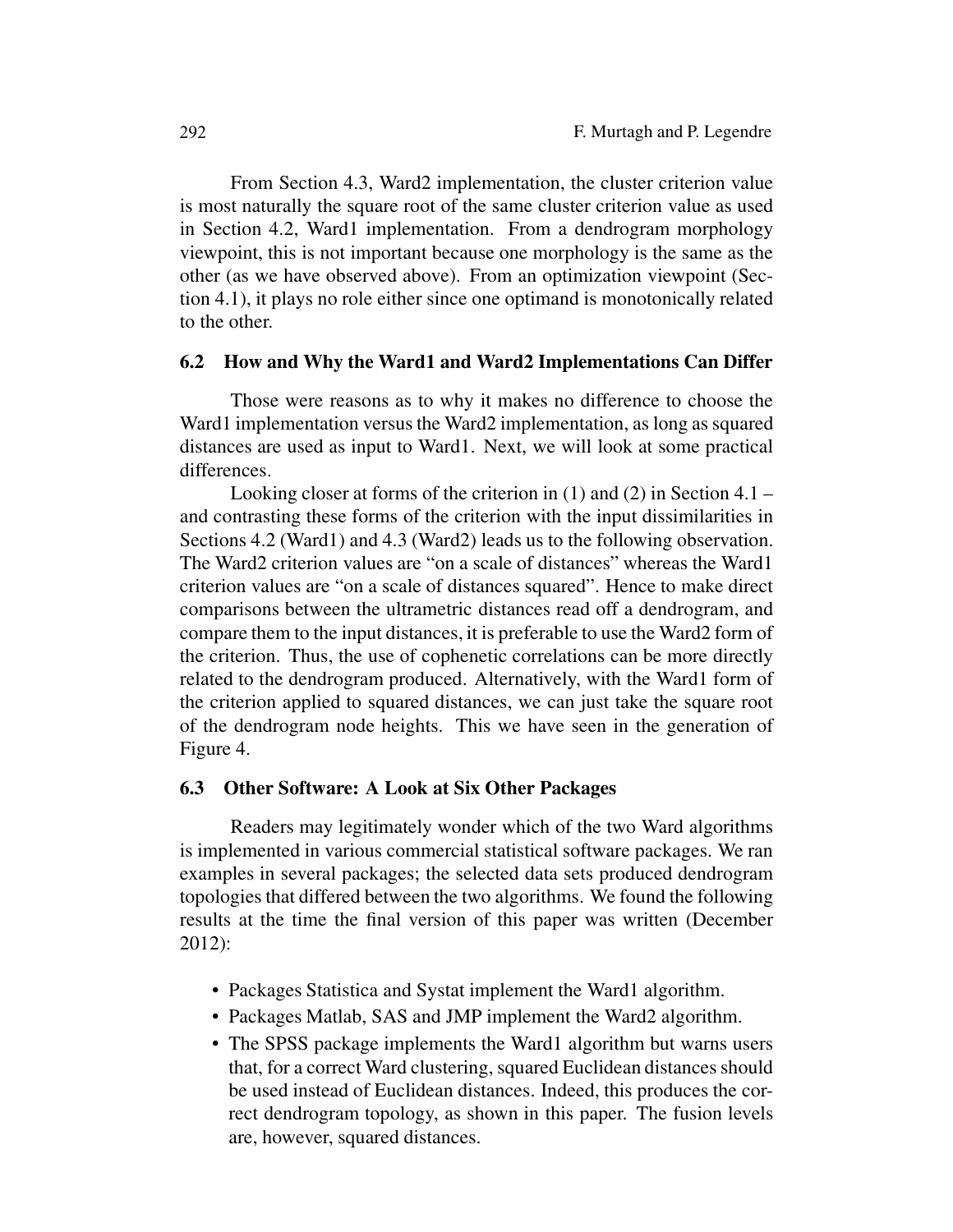• As we have seen throughout this article, in the R language, function hclust() of package stats implements the Ward1 algorithm up to R version 3.0.2, whereas function agnes() of package cluster implements Ward2. In September 2013, a member of the R core development team indicated that, as a response to the present work, a new version of hclust is in preparation that will implement both the Ward1 (method="ward") and Ward2 (method="ward.D2") algorithms. Ward1 will be kept for back compatibility with previous versions of the function and a warning will indicate that this method does not implement Ward's clustering criterion.

# **6.4 Other Implementations Based on the Lance-Williams Update Formula**

The algorithms Ward1 and Ward2 can be used for "stored dissimilarity" and "stored data" implementations, a distinction first made in Anderberg (1973). The latter is where the dissimilarity matrix is not used, but instead the dissimilarities are computed on the fly.

Murtagh (2000) has implementations of the "stored dissimilarity" (programs hc.f, HCL.java, see Murtagh 2000) as well as the "stored data" (hcon2.f) algorithms. For both, Murtagh (1985) lists the formulas. The nearest neighbour and reciprocal nearest neighbour algorithms can be applied to bypass the need for a strict sequencing of the agglomerations. See Murtagh (1983, 1985). These algorithms provide for provably worst case  $O(n^2)$  implementations, as first introduced in de Rham and Juan, and published in, respectively, 1980 and 1982. Cluster criteria such as Ward's method must respect Bruynooghe's reducibility property (Bruynooghe 1977) if they are to be reversal-free or inversion-free (or with monotonic variation in cluster criterion value through the sequence of agglomerations). Apart from computational reasons, the other major advantage of such algorithms (nearest neighbour chain, reciprocal nearest neighbour) is use in distributed computing (including virtual memory) environments (Murtagh 1992).

## **7. Conclusions**

Having different yet very close implementations that differ by just a few lines of code (in any high level language), yet claiming to implement a given method, is confusing for the learner, for the practitioner and even for the specialist. In this work, we have first of all reviewed all relevant background. Then we have laid out in very clear terms the two, differing implementations. Additionally, with differing inputs, and with somewhat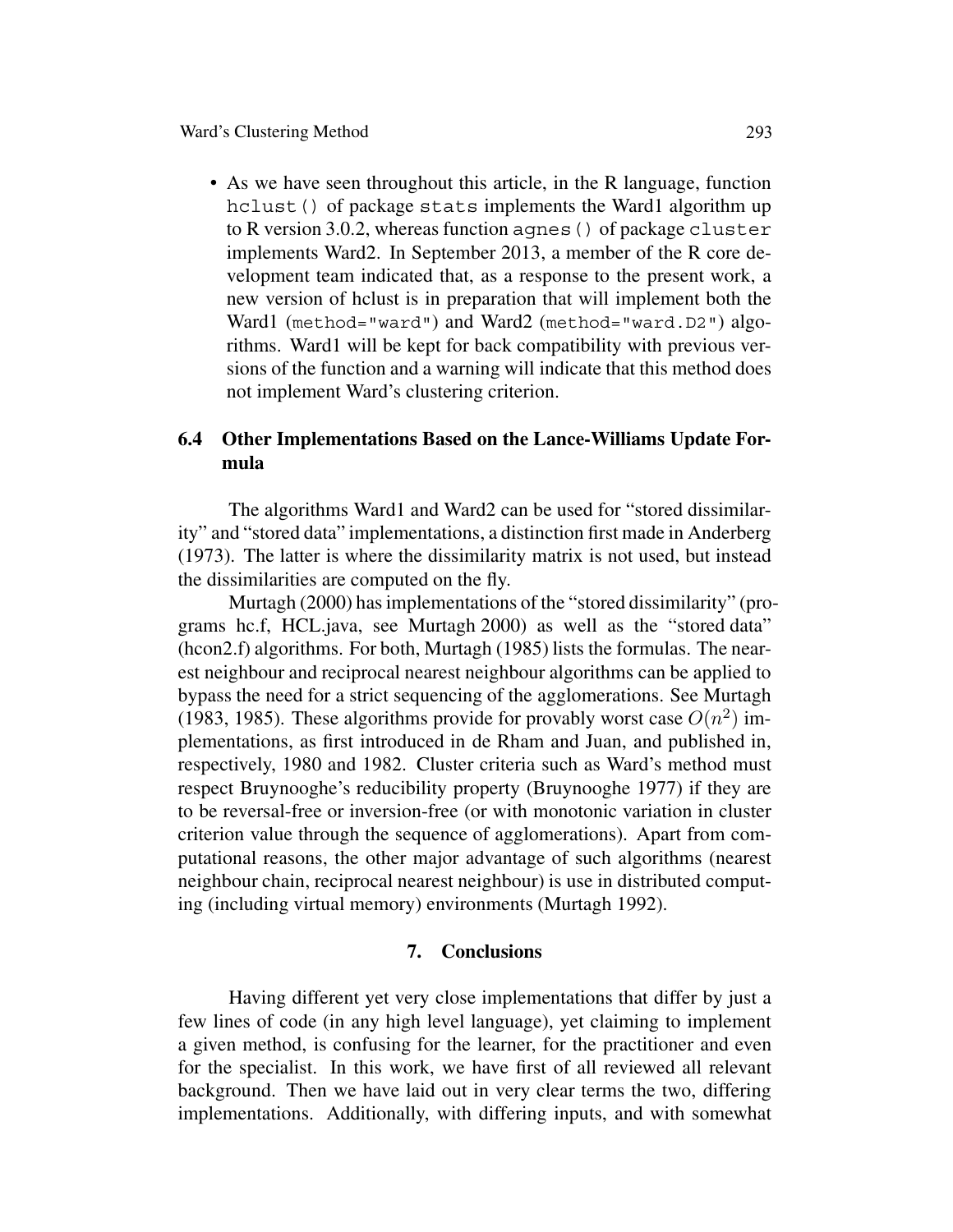different processing driven by options set by the user, in fact our two different implementations had the appearance of being quite different methods.

The two algorithms at issue here only differ in terms of values in one algorithm being squared relative to the other algorithm (or, clearly equivalently, a square root of terms in one case relative to the other case). An upshot of this is that there is no difference from the point of view of computational scaling, i.e. order of magnitude computational complexity. For the nearest neighbour chain algorithm using either "stored data" or "stored dissimilarities" implementations, the algorithms discussed by us here are of  $O(n^2)$  computational complexity for the clustering of n observations. Thus the current implementation of hclust() in package stats has complexity equal to  $O(n^2)$ , as can be shown by numerical simulations.

Two algorithms, Ward1 and Ward2, are found in the literature and software, both announcing that they implement the Ward (1963) clustering method. When applied to the same distance matrix, they produce different results. This article has shown that when they are applied to the same dissimilarity matrix, only Ward2 minimizes the Ward clustering criterion and produces the Ward method. The Ward1 and Ward2 algorithms can be made to optimize the same criterion and produce the same clustering topology by using Ward1 with squared distances, and Ward2 with the distances themselves. Furthermore, taking the square root of the clustering levels produced by Ward1 used with squared distances produces the same clustering levels as Ward2 used with the distances themselves. The constrained clustering package of Legendre (2011), const.clust, derived from hclust in R, offers both the Ward1 and Ward2 options.

We have shown in this article how close these two implementations are, in fact. Furthermore we discussed in detail what the implications are for the few, differing lines of code. Software developers who only offer the Ward1 algorithm are encouraged to explain clearly how the Ward2 output is to be obtained, as described in the previous paragraph.

#### **References**

ANDERBERG, M.R. (1973), *Cluster Analysis for Applications*, New York: Academic.

- BATAGELJ, V. (1988), "Generalized Ward and Related Clustering Problems", in *Classification and Related Methods of Data Analysis*, ed. H.H. Bock, Amsterdam: North-Holland, pp. 67–74.
- BENZÉCRI, J.P. (1976), *L'Analyse des Données, Tome 1, La Taxinomie* (2nd ed.), Paris: Dunod.
- BRUYNOOGHE, M. (1977), "M´ethodes Nouvelles en Classification Automatique des Données Taxinomiques Nombreuses", *Statistique et Analyse des Données, 3*, 24–42.
- CAILLIEZ, F., and PAGÈS, J.-P. (1976), *Introduction à l'Analyse des Données*, SMASH (Société de Mathématiques Appliquées et Sciences Humaines).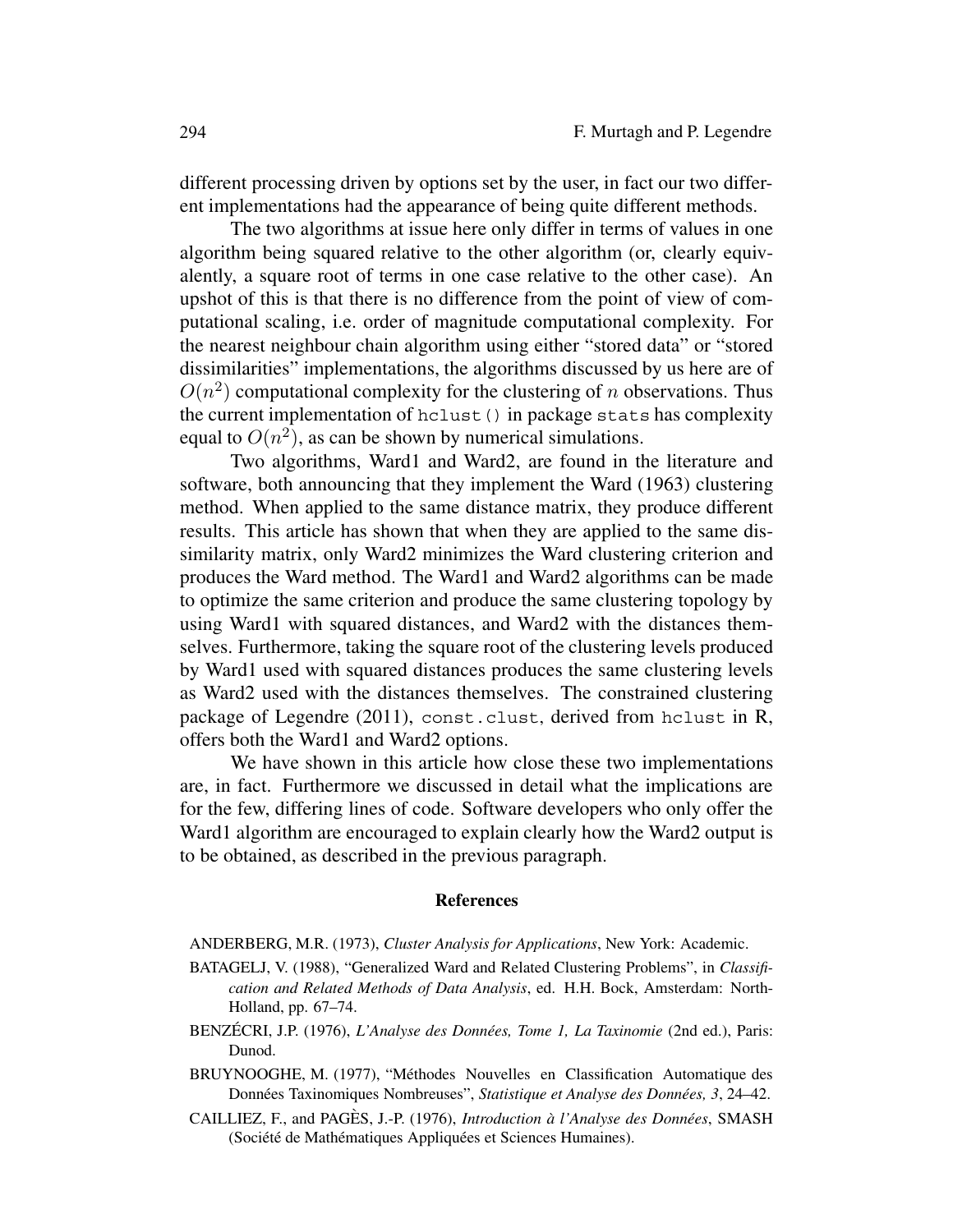- FISHER, R.A. (1936), "The Use of Multiple Measurements in Taxonomic Problems", *Annals of Eugenics, 7*, 179–188.
- GOWER, J.C. (1966), "Some Distance Properties of Latent Root and Vector Methods Used in Multivariate Analysis", *Biometrika, 53*, 325–338.
- JAIN, A.K., and DUBES, R.C. (1988), *Algorithms for Clustering Data*, Englewood Cliffs NJ: Prentice-Hall.
- JAMBU, M. (1978), *Classification Automatique pour l'Analyse des Données. I. Méthodes et Algorithmes*, Paris: Dunod.
- JAMBU, M. (1989), *Exploration Informatique et Statistique des Donn´ees*, Paris: Dunod.
- KAUFMAN, L., and ROUSSEEUW, P.J. (1990), *Finding Groups in Data: An Introduction to Cluster Analysis*, New York: Wiley.
- LANCE, G.N., and WILLIAMS, W.T. (1967), "A General Theory of Classificatory Sorting Strategies. 1. Hierarchical Systems", *Computer Journal, 9(4)*, 373–380.
- LEGENDRE, P., and FORTIN, M.-J. (2010), "Comparison of the Mantel Test and Alternative Approaches for Detecting Complex Relationships in the Spatial Analysis of Data", *Molecular Ecology Resources, 10*, 831–844.
- LEGENDRE, P. (2011), "const.clust Space- and Time-Constrained Clustering Package", http://adn.biol.umontreal.ca/~numericalecology/Rcode/
- LEGENDRE, P., and LEGENDRE, L. (2012), *Numerical Ecology* (3rd. English ed.), Amsterdam: Elsevier.
- LE ROUX, B., and ROUANET, H. (2004), *Geometric Data Analysis: From Correspondence Analysis to Structured Data Analysis*, Dordrecht: Kluwer.
- MURTAGH, F. (1983), "A Survey of Recent Advances in Hierarchical Clustering Algorithms", *The Computer Journal, 26*, 354–359.
- MURTAGH, F. (1985), *Multidimensional Clustering Algorithms*, Vienna: Physica-Verlag.
- MURTAGH, F. (1992), "Comments on: Parallel Algorithms for Hierarchical Clustering and Cluster Validity, *IEEE Transactions on Pattern Analysis and Machine Intelligence, 14*, 1056–1057.
- MURTAGH, F. (2000), "Multivariate Data Analysis Software and Resources", http://www. classification-society.org/csna/mda-sw.
- MURTAGH, F. (2005), *Correspondence Analysis and Data Coding with R and Java*, Boca Raton FL: Chapman & Hall/CRC.
- ORLÓCI, L. (1967), "An Agglomerative Method for Classification of Plant Communities, *Journal of Ecology, 55*, 193–206.
- SZÉKELY, G.J., and RIZZO, M.L. (2005), "Hierarchical Clustering Via Joint Between-Within Distances: Extending Ward's Minimum Variance Method", *Journal of Classification, 22(2)*, 151–183.
- WARD, J.H. (1963), "Hierarchical Grouping to Optimize an Objective Function", *Journal of the American Statistical Association, 58*, 236–244.
- WISHART, D. (1969), "An Algorithm for Hierachical Classifications", *Biometrics 25*, 165– 170.
- XPLORE (2007), Version 4.8, Collaborative Research Center 649, Humboldt-Universität, Berlin, Germany, http://sfb649.wiwi.hu-berlin.de/fedc homepage/xplore.php.